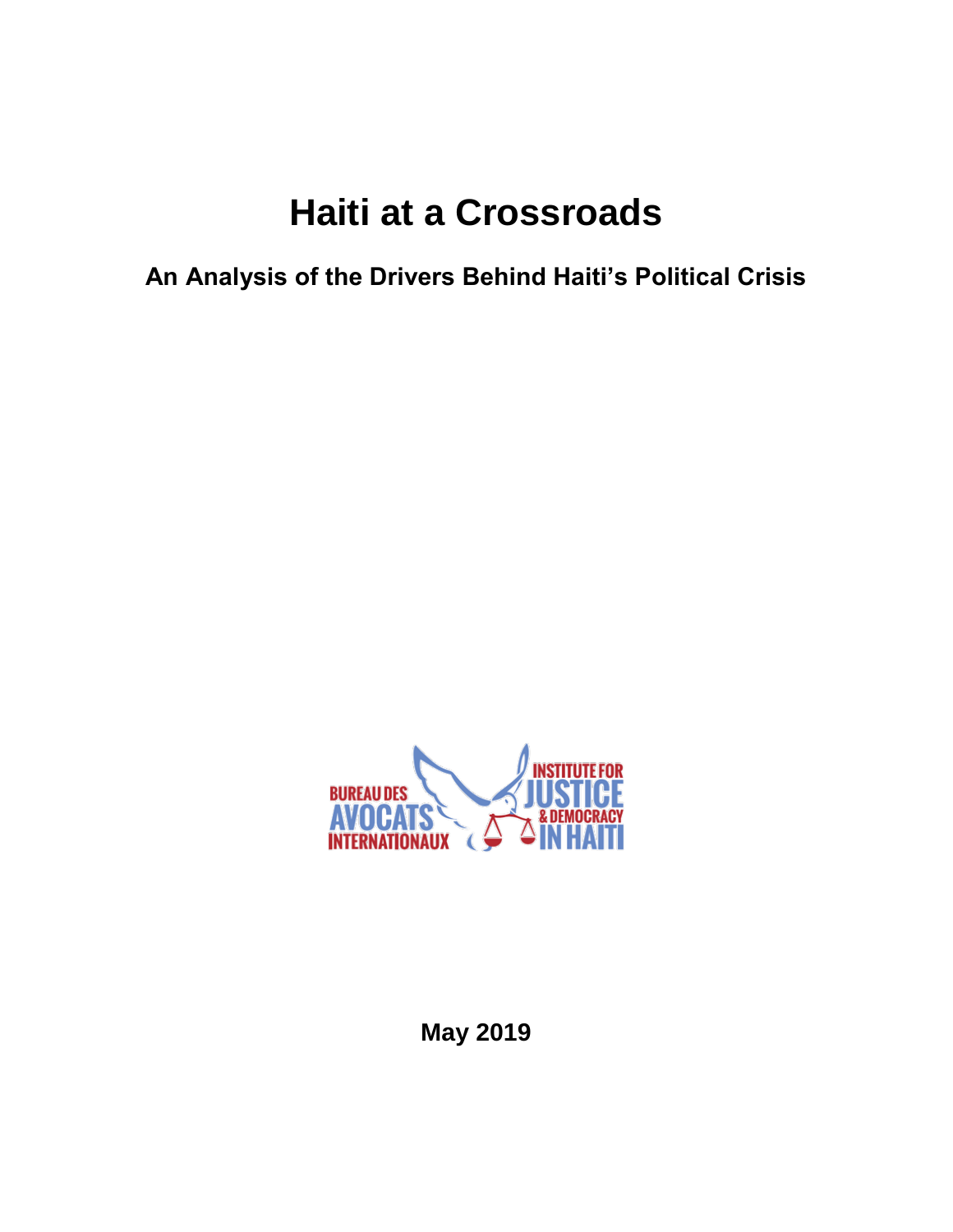#### **I. Introduction**

Haiti is in the midst of an escalating political crisis that has repeatedly paralyzed the nation. Tens of thousands have been taking to the streets to protest President Jovenel Moïse's corruption, economic mismanagement and impunity for human rights abuses.<sup>1</sup> While the demonstrations have largely been peaceful, some protests have resulted in property damage, and clashes with police have at times turned deadly.<sup>2</sup> During the ten days of protest in February that placed the country in lock-down, at least 34 people died and over 100 people were injured.<sup>3</sup> People were unable to leave their homes to access food, water and other basic necessities, placing an already-vulnerable population on the brink of a humanitarian emergency.<sup>4</sup>

The current wave of protests started in the summer of 2018 in response to a deteriorating economic situation and widespread government mismanagement, including revelations that senior government officials across administrations embezzled billions of dollars from a subsidized oil fund known as PetroCaribe.<sup>5</sup> The movement is unprecedented in recent decades in its persistence and broad support base that spans a diverse range of social sectors. Protesters are demanding President Moïse's resignation—a call that is backed by a coalition of political parties, many civil society organizations, and Senators and Deputies including from the President's own political party.<sup>6</sup> The President has in turn forced the removal of Prime Minister Jean Henry Céant, which resulted in a Parliamentary no-confidence vote that ended Céant's tenure on March 18, 2019.<sup>7</sup> President Moïse is now forming a new government for the third time during his two years in office. $8$ 

The reshuffling of the cabinet is unlikely to resolve the current crisis. Protesters are demanding systemic reforms to increase government accountability and responsiveness, to reign in widespread impunity for corruption and human rights violations, and to give Haiti's impoverished and marginalized a meaningful voice in governance.<sup>9</sup> To fully understand the political crisis, it is necessary to understand how political failures over the last several years have set the stage for the current protests, and how those failures are enabled by longer-term structural injustices.

This report seeks to put the current crisis in Haiti into context by explaining the short-, mediumand long-term factors driving the unrest, including detailing some of the gravest human rights violations in Haiti during President Moïse's tenure. In the short term, the PetroCaribe scandal galvanized civil society and was the spark that brought Haitians into the streets. In the medium term, the movement is a response to the Moïse administration's broader abuses of authority and de-prioritization of the rights and needs of the impoverished majority. President Moïse assumed office without a true popular mandate, having been elected in a low-turnout process that left him beholden to foreign and elite interests and a patronage network over the impoverished majority.<sup>10</sup> In office, his administration has engaged in human rights abuses, flouted the rule of law, and mismanaged the economy in ways that disproportionately impact the poor.<sup>11</sup> In the long term, this administration's failures are enabled by years of flawed elections, a dysfunctional justice system and domestic and foreign economic policies that have impoverished the majority of Haitians.

The drivers behind the movement reflect repeated failures by Haitian leaders to serve their people, but they are also the result of decisions made by actors outside of Haiti. While the international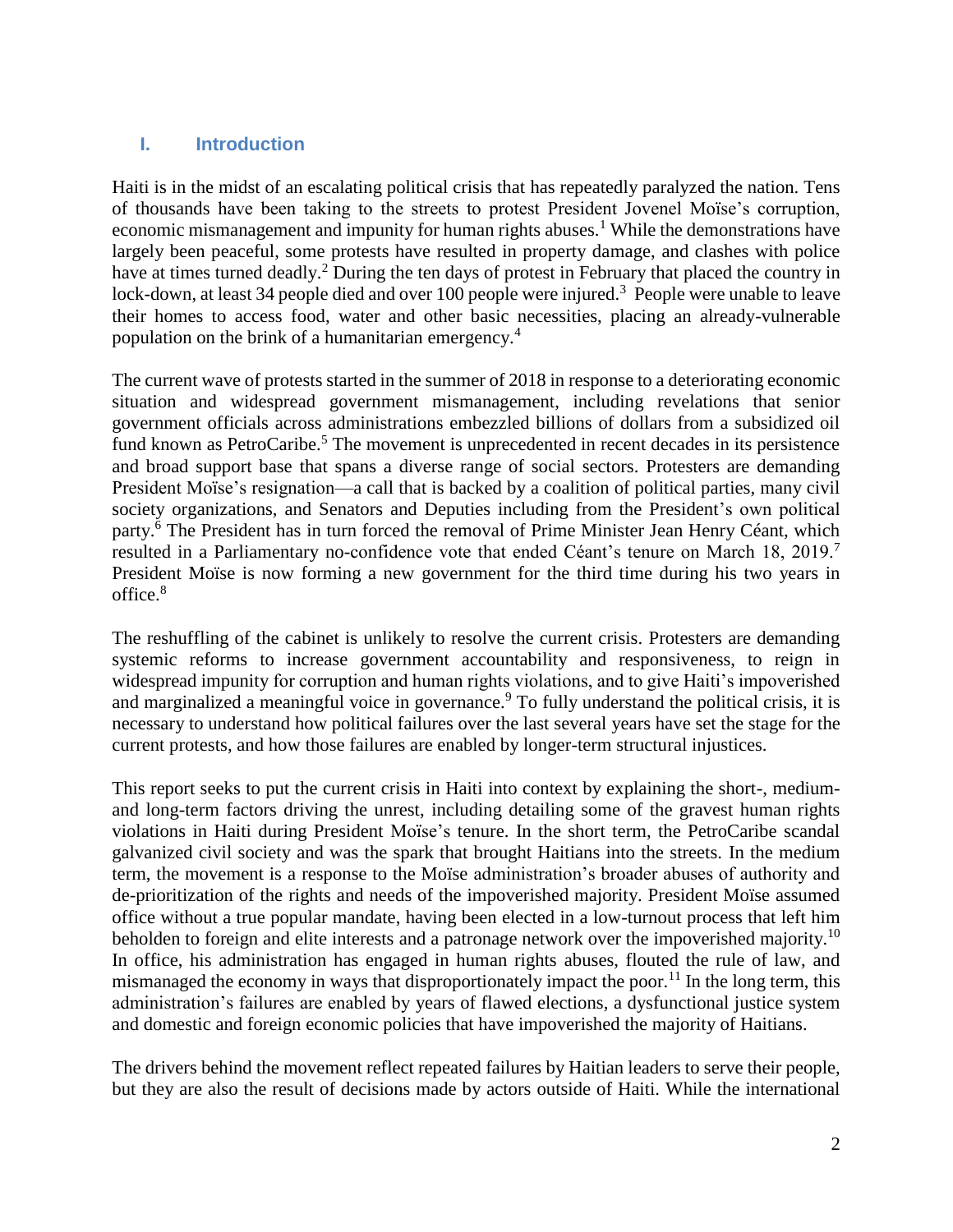community has invested billions in building up rule of law institutions in Haiti, $12$  powerful governments and international institutions have also exerted influence on Haiti to forge ahead with problematic, exclusionary elections and to accept a system of justice that allows foreign and elite actors to operate above the law.<sup>13</sup> The faults of the decades-long prioritization of short-term stability over rule of law are now cracking. If the international community is to support a sustainable way forward for Haiti, it must finally take its lead from Haitians and support systemic reform that will be long and difficult. Systemic reform is the only way for Haiti to emerge out of this crisis into a place of true stability.

## **II. Immediate Triggers**

While the economic and political situation in Haiti has been deteriorating for several years, the mass demonstrations that have come to characterize the crisis were triggered by several immediate factors. The first round of protests erupted in July 2018 in response to a Government announcement to end fuel subsidies that would have sharply increased the cost of transport, cooking and other basic needs.<sup>14</sup> The following month, protesters returned to the streets to demand accountability for corruption, propelled by a social media post by a Haitian filmmaker asking "Kot Kòb Petwo Karibe a???," or "where is the PetroCaribe money???."<sup>15</sup> The demand for accountability for the missing funds went viral on social media and sparked the mass mobilization in the streets that have continued regularly since. In February 2019, while the country was in virtual lockdown during PetroCaribe demonstrations, the arrest and subsequent unlawful release of a group of heavily- armed foreign mercenaries further underscored the ability of the rich and powerful to operate above the law and became another rallying point for demonstrations.<sup>16</sup>

#### **A. Fuel Price Hike**

In July 2018, simmering tensions exploded into massive protests after President Moïse announced a fuel-price hike that would have devastated Haiti's poor majority<sup>17</sup> who are already struggling to survive on \$2 per day.<sup>18</sup> The price increases—between 38 and 51%—were required earlier that year by the International Monetary Fund as a condition of its bailout of the Haitian Government.<sup>19</sup> President Moïse responded to the protests by suspending the price hike and replacing then Prime Minister Jack Guy Lafontant to placate protesters.<sup>20</sup> But he did not take further measures to address the rising costs of living and predatory corruption that made the price hikes so devastating in the first place. The failure to address these deeper drivers made the situation ripe for further uprisings. IJDH Director Brian Concannon warned at the time that "if Haiti's government does not confront poverty and corruption, more unrest will follow."<sup>21</sup>

## **B. PetroCaribe Corruption Scandal**

Protests erupted again the following month, and have now coalesced around demands for accountability for the disappearance of an estimated \$3.8 billion from the PetroCaribe fund, which holds revenue from a low-interest fuel loan program from Venezuela intended to finance socioeconomic development in Haiti.<sup>22</sup> Official investigations have implicated much of Haiti's political class, including numerous high-level officials throughout recent administrations, in the corruption scandal.<sup>23</sup> In November 2017, the Haitian Senate's Special Commission of Investigation released a 650-page report that identified 15 former ministers and top officials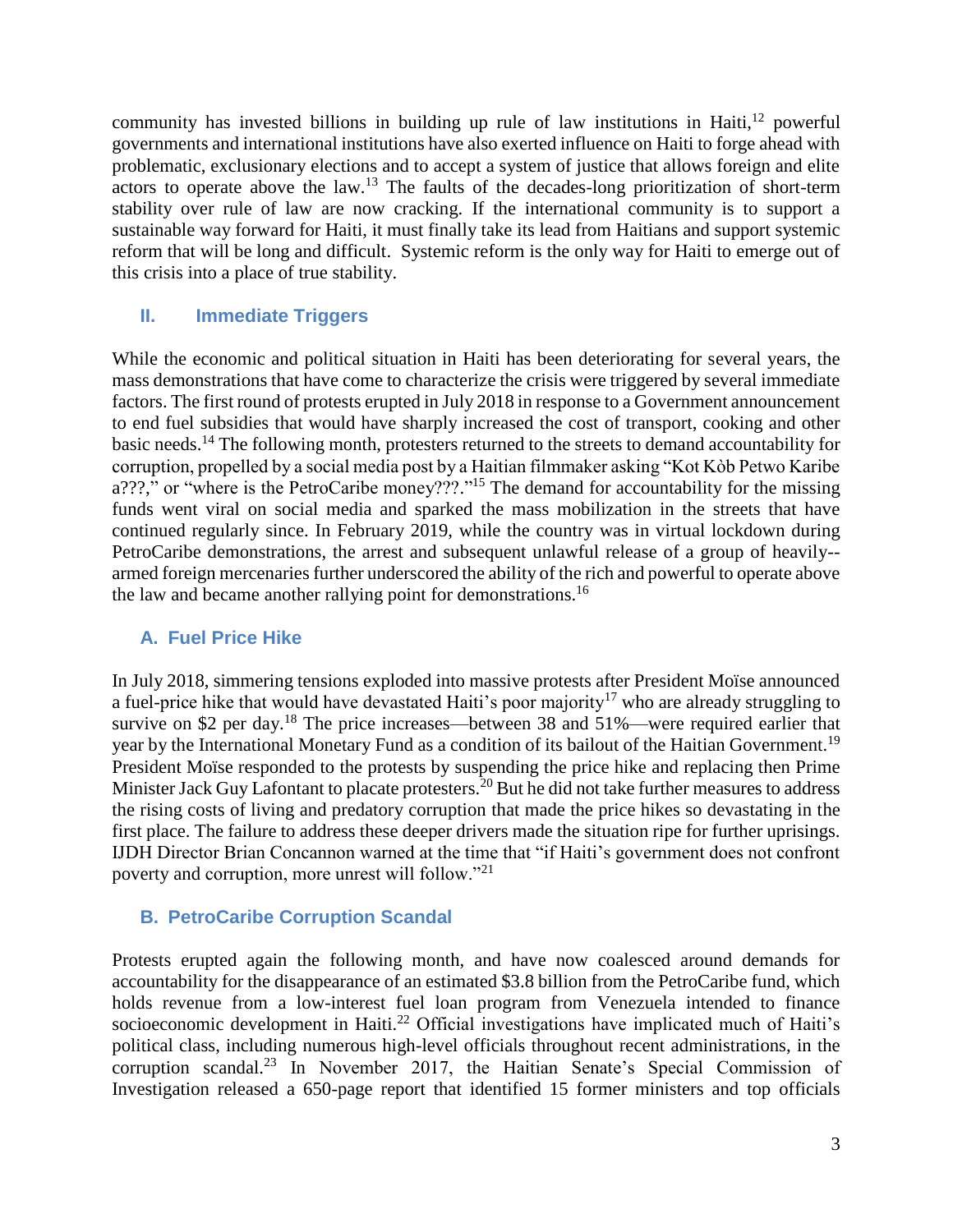suspected of corruption and misappropriation of the public funds, resulting in the loss of \$1.7 billion.<sup>24</sup> From May 2011 to January 2016, President Moïse's predecessor and patron President Michel Martelly allegedly spent about \$1.256 billion of the \$1.7 billion (74% of all the money the Haitian government took over a decade from the PetroCaribe Fund) to finance projects that were either not finished or never started.<sup>25</sup> President Moïse is also personally implicated, accused of overbilling the government on a \$100,000 contract to install solar lamps back in 2013.<sup>26</sup>

The implication of so many high-level officials in and close to this government has thwarted accountability at every level of government, even within supposedly autonomous agencies.<sup>27</sup> At the legislative level, the Senate obstructed investigations by blocking a vote on the Commission report for four months.<sup>28</sup> Senators with the majority party then passed a resolution condemning the report as politically-motivated in a clandestine session convened after opposition senators had left the building.<sup>29</sup> In a move described as "exposing the cowardice of the Senate", the resolution referred the dossier to the *Cour Superieur des Comptes et du Contentieux Administratif* (CSCCA), a governmental body that had already signed off on the contracts in questions at the time they were awarded.<sup>30</sup> The CSCCA did issue an audit report in January 2019 that appears to be a serious attempt to advance the investigation.<sup>31</sup> The report demonstrated that many state entities are delaying or denying the cooperation that the CSCCA needs to complete its work. Because of this, the CSCCA only addressed projects where it had enough information. In April 2019, the CSCCA announced that a follow-up report was further delayed due to inadequate resources to complete the investigation.<sup>32</sup> At the executive level, President Moïse unlawfully fired the director of UCREF, the financial crimes unit that produced an investigative report during the 2016 elections implicating President Moïse in money laundering, and replaced him with an unlawful "interim" director more favorable to Moïse.<sup>33</sup> The new Parliament dominated by President Moïse's allies then passed a law that granted the executive *de facto* control over the entity, greatly undermining its independence.<sup>34</sup> Finally, at the judicial level, criminal prosecutions have been slow to advance. As of October 2018, private citizens had filed over 60 complaints in court, which are now before an investigative judge assigned to the matter.<sup>35</sup> According to a March 26, 2019 statement from civil society group *Fondasyon Je Klere*, the judge ordered the freezing of bank accounts associated with some of the individuals and companies implicated in the scandal, including Haiti's former Prime Minister Laurent Lamothe and several former ministers.<sup>36</sup> But no officials have been held criminally accountable for wrongdoing related to PetroCaribe to date.<sup>37</sup>

Civil society is pushing for accountability from the streets in Haiti to social media around the world.<sup>38</sup> Massive protests were held in August, November and December 2018, and February 2019, and are expected to continue. President Moïse has mostly responded to the protests with silence, declining to address the concerns of the opposition. During the ten-day lockdown in February, he waited until day four to issue a five-minute statement that was widely criticized for lacking in substance.<sup>39</sup>

#### **C. Arrest and Release of Foreign Mercenaries**

At the height of the February protests, the arrest and subsequent unlawful release to the United States of seven heavily armed foreign mercenaries further roiled the nation.<sup>40</sup> Haitian police intercepted the men in an unlicensed vehicle with a cache of automatic rifles and pistols outside the Central Bank.<sup>41</sup> The men allegedly told the police they were "on a government mission."<sup>42</sup>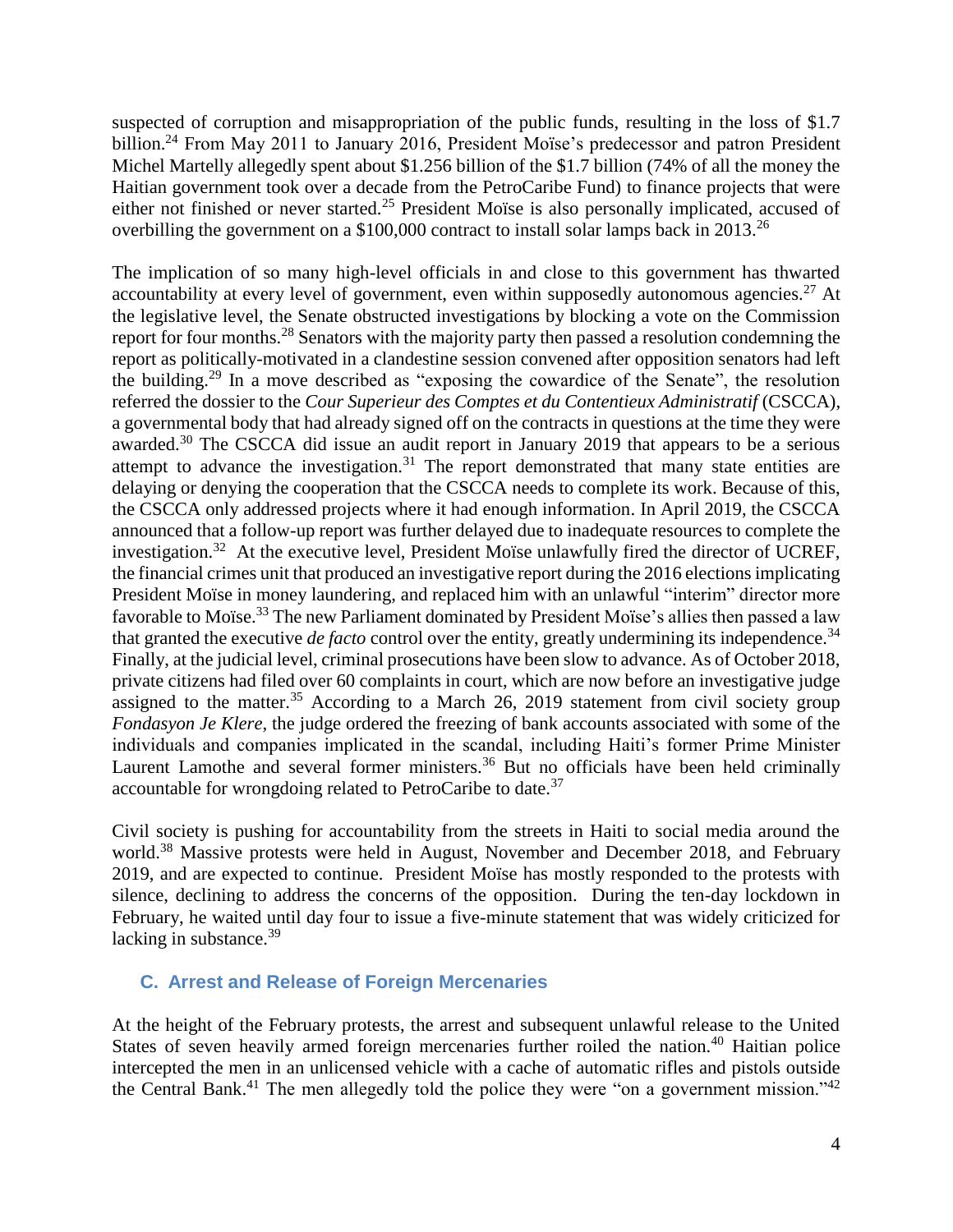They were arrested on weapons trafficking charges and held in Haitian jail. On the order of the Minister of Justice, a close ally of President Moïse, they were later transferred into U.S. custody and taken to Miami, where U.S. authorities released them without charge.<sup>43</sup> One of the men involved, ex-Navy SEAL Chris Osman, publicly lauded the release operation in a social media post, stating "I have seen the weight of the U.S. Government at work and it's a glorious thing".<sup>44</sup>

While many of the details remain murky, subsequent journalistic investigations suggest that the men were in Haiti to provide security for a Haitian businessman with close ties to the President, who was moving \$80 million from the PetroCaribe fund into an account that the President controls in order to further consolidate power.<sup>45</sup> Osman has publicly contested this account, countering that the group's understanding of the mission was to provide security protection during the signing of a multimillion dollar infrastructure contract.<sup>46</sup> While the true motives may not be known, the incident—eerily evocative of the U.S. marine occupation of Haiti in 1914 that started with a seizure of Haiti's gold reserves at the Central Bank<sup>47</sup>–sowed further anxiety at a time of intense insecurity in Haiti. The U.S. government's interference with the Haitian justice system sparked particular outrage,<sup>48</sup> and contravened the U.S.'s own policy of not intervening when U.S. citizens are before the Haitian criminal justice system.<sup>49</sup> As the *Bureau des Avocats Internationaux* wrote in a letter to the U.S. Ambassador denouncing the interference, the action undermined stability, sovereignty and the rule of law.<sup>50</sup> It was a vivid reminder of the ways in which power interests operate above the law in Haiti, thus adding fuel to an already roiling fire.

## **III. Medium-term Factors**

While the PetroCaribe scandal has served as a catalyst for the recent protests, the mobilization is also driven by a broader rejection of the Moïse administration's governance. President Moïse has lacked a popular mandate from the start, and further alienated Haitians through economic mismanagement and violent abuses of authority.

## **A. Lack of Popular Mandate**

Beyond the immediate triggers, Haiti's political crisis can be traced back to the electoral process that brought President Moïse into power.<sup>51</sup> President Moïse was elected in 2016 in the lowest voter turnout elections since the end of the Duvalier dictatorship in 1987. <sup>52</sup> The Presidential elections took place during a protracted election cycle characterized by widespread fraud and violence, much of it committed by President Moïse's PHTK party and its allies.<sup>53</sup> Fraud in the first attempt at the Presidential elections forced a redo.<sup>54</sup> The second time only about 20% of the eligible population voted due to a combination of disenfranchisement and disillusionment with the electoral system.<sup>55</sup> President Moïse received only 600,000 votes in a country of 10 million.<sup>56</sup>

The electoral machinations of President Moïse and his party put him in Haiti's National Palace, but without much popular support. Without a popular mandate to govern, President Moïse and his appointees have instead relied on a patronage network to support them.<sup>57</sup> In order to maintain this network of supporters, the government diverts funds from the treasury and from social programs, resulting in further economic problems for an already-impoverished country.<sup>58</sup> President Moïse has been accused of prioritizing the wishes of the powerful rather than policies to support the masses, and has turned to repression to consolidate power, in turn spurring further protests.<sup>59</sup>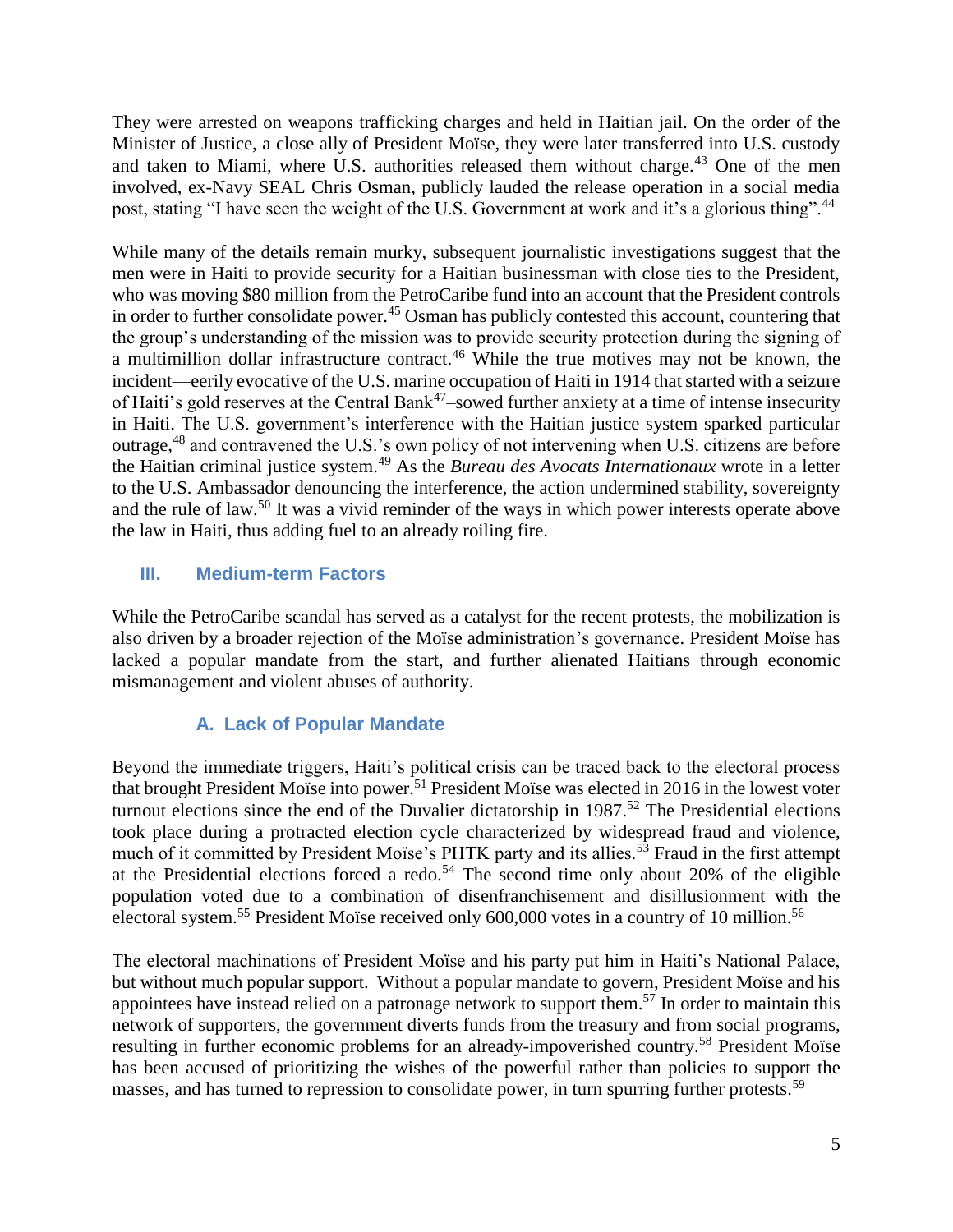## **B. Economic Mismanagement**

The current protest movement is also a response to the Moïse administration's grave economic mismanagement, which has had devastating consequences for the majority of Haitians who are poor. In order to feed its patronage machine, the administration has both borrowed and printed substantial sums of money, leading to a record deficit, extreme inflation and sharp currency depreciation.<sup>60</sup> The government's budget deficit has grown to a record \$89.6 million since October, and the national budget is nine months late.<sup>61</sup> The Haitian *gourde* has lost 37% of its value in the last year, and in February inflation reached 17% after years in double digits.<sup>62</sup>

The Moïse administration's mismanagement has also hampered the release of international development assistance. For example, due to a flawed negotiation of a multi-billion dollar Toussaint-Louverture airport revitalization project agreement with the Industrial and Commercial Bank of China that violated the regulations on interest rates imposed by the IMF and World Bank, the Haitian government has been forced to abandon the project, and has failed to recoup \$42 million already invested in it.<sup>63</sup> Furthermore, the Inter-American Development Bank decided to suspend the disbursement of a \$41 million grant for the construction of buildings to expand the Caracol Industrial Park because of management problems including safety, security, and the high price of electricity.<sup>64</sup> Moreover, the IMF agreement with the Haitian Government of a three-year loan of US\$ 229 million negotiated in March is currently on hold and has not yet been put before the IMF Executive Board for discussion and decision due to the current political situation in Haiti and the government's failure to introduce its budget.<sup>65</sup> Meanwhile, the Haitian government's absence in major international conversations regarding the country's development has stifled international investment. For example, in February 2018, the Haitian government canceled its participation in a UN high-level donor retreat regarding infrastructure to address the ongoing cholera epidemic in protest of a United Nations Mission for Justice Support in Haiti (MINUJUSTH) statement that welcomed the assignment of investigative judges in the PetroCaribe court cases.<sup>66</sup>

As a result of the economic mismanagement, millions of Haitians who were living on the edge of desperation have fallen off that edge in recent years. Families cannot eat, send their children to school, or access the most basic healthcare.<sup>67</sup> The country's economic malaise has even started reaching the middle and upper classes of society.<sup>68</sup> Outside of Haiti, the U.S. Government's termination of Temporary Protected Status for Haitians in the United States has threatened to return 50,000 people to Haiti<sup>69</sup> and put an end to remittances that support an estimated  $250,000$ family members in Haiti.<sup>70</sup> Remittances from abroad makes up 25% of Haiti's national income.<sup>71</sup> The desperate economic situation further explains why the PetroCaribe corruption scandal has triggered such a mass mobilization.

## **C. Impunity for Human Rights Abuses**

President Moïse's implication in human rights violations, direct misuse of state institutions for his personal interest, and inadequate responses to abuses by others have further eroded confidence in his leadership, and have intensified the current crisis. President Moïse oversees a government responsible for grave human rights violations, including extrajudicial killings, violent evictions,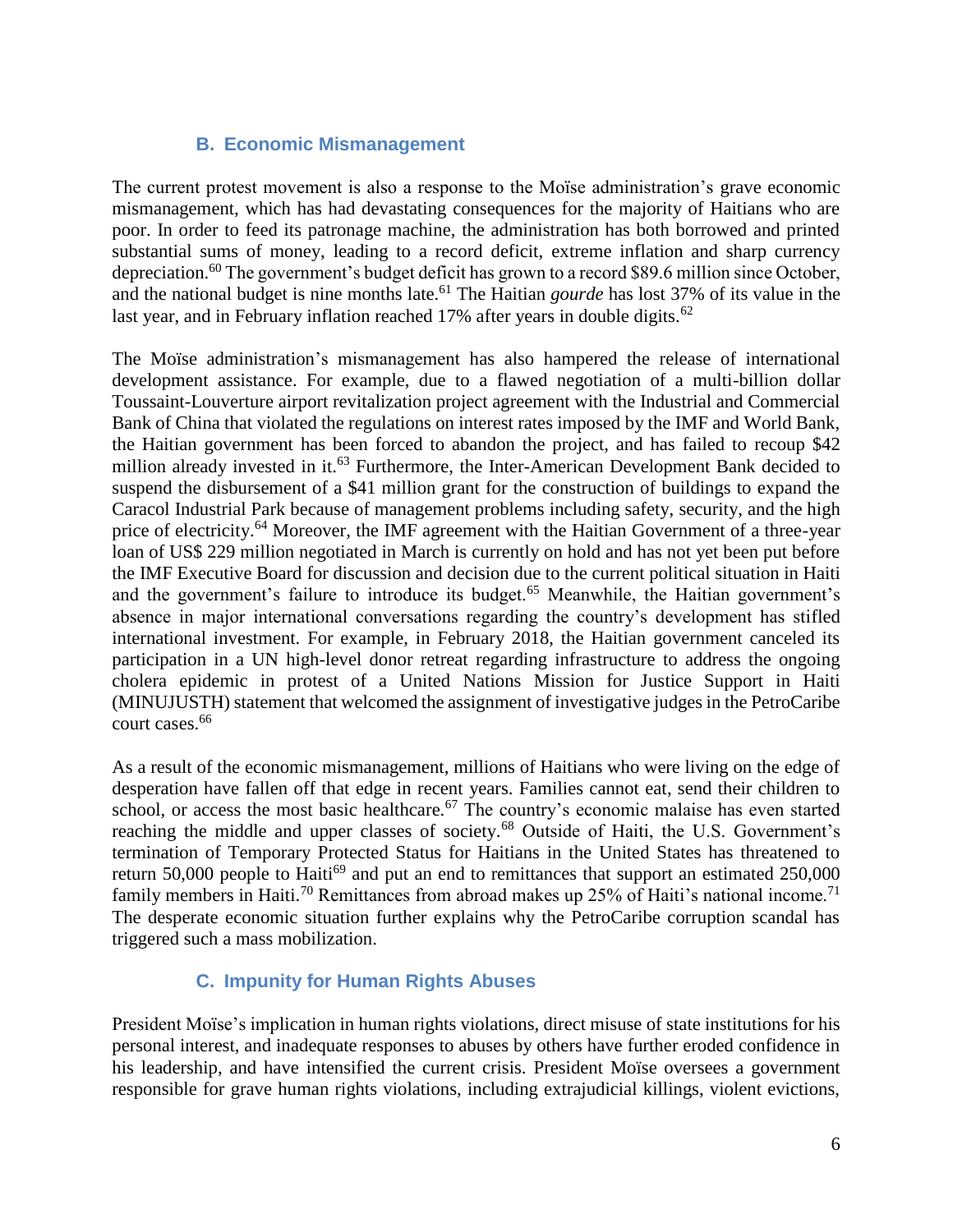and police abuses. The state-sponsored violence has targeted the poor and vulnerable, and has been used to suppress the opposition movement and consolidate power for President Moïse. Abuses have largely been carried out with impunity, and victims have been unable to obtain legal recourse in violation of their rights. The Moïse administration has responded to brutal rights violations with silence in Haiti, while vehemently rejecting concerns from abroad. President Moïse pushed out the UN's chief officer in Haiti in 2018 after she spoke out on corruption, and more recently, the administration responded publicly to a March 2019 letter from 104 members of the U.S. Congress stating that it "categorically denies all allegations of human rights violations."<sup>72</sup> The following examples illustrate both the government's rights abuses and impunity:

## *La Saline Massacre*

On November 13, 2018, in the days leading up to long-planned nationwide protests, armed gangs carried out a brutal government-sanctioned massacre in La Saline, a longtime convening spot for anti-government protests.<sup>73</sup> Assailants killed at least 71 people, including women and children, raped at least 11 women and looted more than 150 homes, making this one of Haiti's worst massacres since the fall of the Duvalier dictatorship in 1986.<sup>74</sup> The assailants allegedly went houseto-house with long guns and machetes, pulled unarmed civilians into the alleys and killed them with single shots or machete blows.<sup>75</sup> Most bodies were burned or disposed in trash piles and fed to pigs.<sup>76</sup> Images of the aftermath circulated on social media and shook the nation. Following the massacre, approximately 300 people fled La Saline, and at the time of writing, dozens of families are still living in a makeshift camp across from the Parliament without any government support.<sup>77</sup>

Investigations by rights groups, including the National Human Rights Defense Network (RNDDH), concluded that the La Saline massacre was perpetrated by gangs operating with the support and involvement of government forces.<sup>78</sup> Witnesses reported that perpetrators were transported to the areas in police vehicles, and that some wore official police uniforms.<sup>79</sup> La Saline residents also implicated government officials in orchestrating the massacre, claiming the attack was organized to retaliate against the neighborhood's involvement in the anti-government protests that had been planned for November 18.<sup>80</sup> A Galil automatic rifle used by a gang in the assault was traced to Haiti's National Palace.<sup>81</sup>

Despite the scale and horror of the atrocities, President Moïse has not formally condemned the killings and victims have not been provided protection or support.<sup>82</sup> A declaration signed by a diverse group of civil society groups calling for an independent investigation and protection and remedies for victims has gone unanswered. $83$  Following a lengthy investigation, the judicial police (DCPJ) released a report in May that recommends the arrest of 70 people in connection with the massacre.<sup>84</sup> The list includes two senior government officials: Joseph Pierre Richard Duplan, President Moïse's representative for the West region that includes La Saline, and Fednel Monchéry, the Director-General of the Interior Ministry, who are accused of supporting two gang leaders in the planning of the massacre.<sup>85</sup> Accounts differ as to how many arrests have been made in the case.<sup>86</sup> MINUJUSTH is also conducting its own investigation, but as of May 2019, it has not released any findings.<sup>87</sup>

In the meantime, La Saline and other poor neighborhoods that are centers of anti-government organizing continue to suffer attacks by gangs associated with the government.<sup>88</sup> On May 7, seven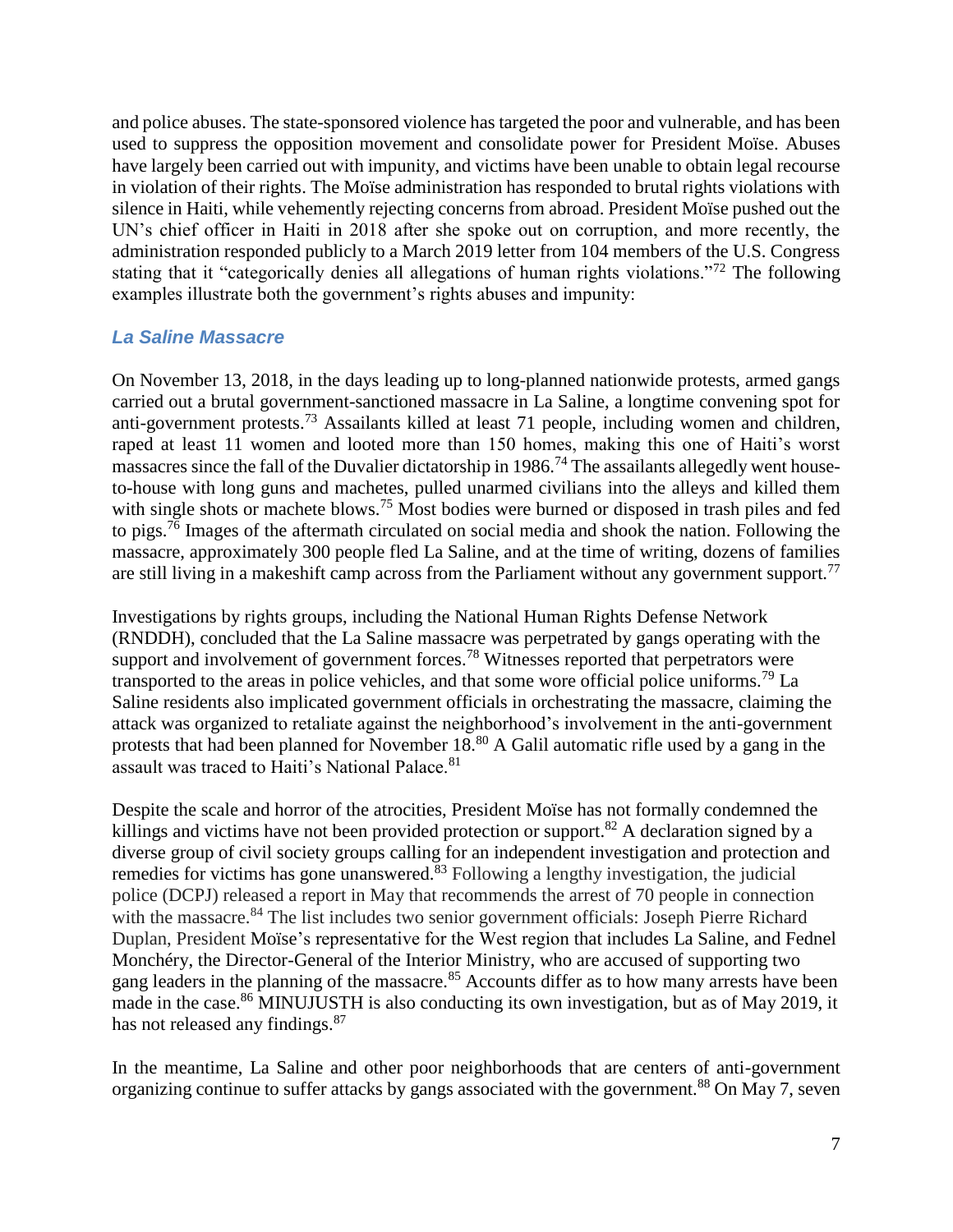human rights organizations denounced a reported plan to assassinate RNDDH Executive Director Pierre Esperance, in retaliation for RNDDH's work on the La Saline massacre.<sup>89</sup>

## *Use of Police to Repress Protesters*

Reports indicate that President Moïse has attempted to directly and improperly control Haitian National Police (HNP) units. Human rights groups have criticized the widespread deployment of Palace Security Units, which are supposed to be restricted to the Palace grounds and the President's vicinity.<sup>90</sup> In the days preceding the October 17, 2018 protests, President Moïse personally visited HNP stations around Port-au-Prince without top leadership present, and reportedly handed out envelopes with cash to officers, encouraging them to take action to quell the protests.<sup>91</sup> Meanwhile, UN investigations found the police responsible for 57 human rights violations during the October protests, including three summary executions and 47 cases of excessive use of force.<sup>92</sup> In the subsequent November 2018 protests, the UN recorded another six deaths and 21 injuries at the hands of police.<sup>93</sup>

Human rights groups fear that the government's increasingly-rapid revival of the notoriously brutal *Forces Armees d'Haïti* (FADH), which was disbanded in 1995 after a long history of involvement in coups, violent repression, and drug trafficking, is intended to provide the President with another tool to limit political dissent. President Moïse formally announced the re-establishment of the FADH in November 2017. <sup>94</sup> He appointed a High Command in March 2018, comprised of majors or colonels in the former FADH. $\frac{95}{2}$  In January, 2019, the army opened its training center, and in April it graduated its first class of 250 soldiers.<sup>96</sup>

## *Violent Evictions in Pèlerin 5*

In July 2018, government actors illegally and violently evicted families living in the area adjacent to President Moïse's residence.<sup>97</sup> Following a request from the Director of the General Directorate of Taxes, the head prosecutor in Port-au-Prince sent illegal instructions to the HNP West Department Director to drive inhabitants of Pèlerin 5 away from the area by any means whatsoever.<sup>98</sup> Following this order, in the presence of 50 to 60 police officers, a tractor bearing the logo of the City Hall of Tabarre destroyed the homes of seven families.<sup>99</sup> The demolition of some of the houses took place at night, without any warning for the families inside the homes.<sup>100</sup> Twenty-two people, including 10 children, were rendered homeless.<sup>101</sup> The government originally marked 36 homes for demolition $102$  and only abandoned the destruction when neighbors exited their homes and protested.<sup>103</sup> Those families living in marked homes continue to live in fear, not knowing if and when their homes will also be destroyed. Police also arrested one of the residents and his cousin during the demolition. The two were imprisoned and released the next day in the middle of the night. These arbitrary arrests and detentions, without a warrant and in the absence of judicial proceedings, amounted to further intimidation tactics against the residents of Pèlerin 5.

Victims' representatives have filed complaints with the Chief Inspector of the HNP and the Superior Council of the Judiciary.<sup>104</sup> The head prosecutor who issued the destruction orders is a member of the Superior Council of the Judiciary, however, making a fair process unlikely. At the time of writing, none of the complaints filed have been acted on by Haitian authorities.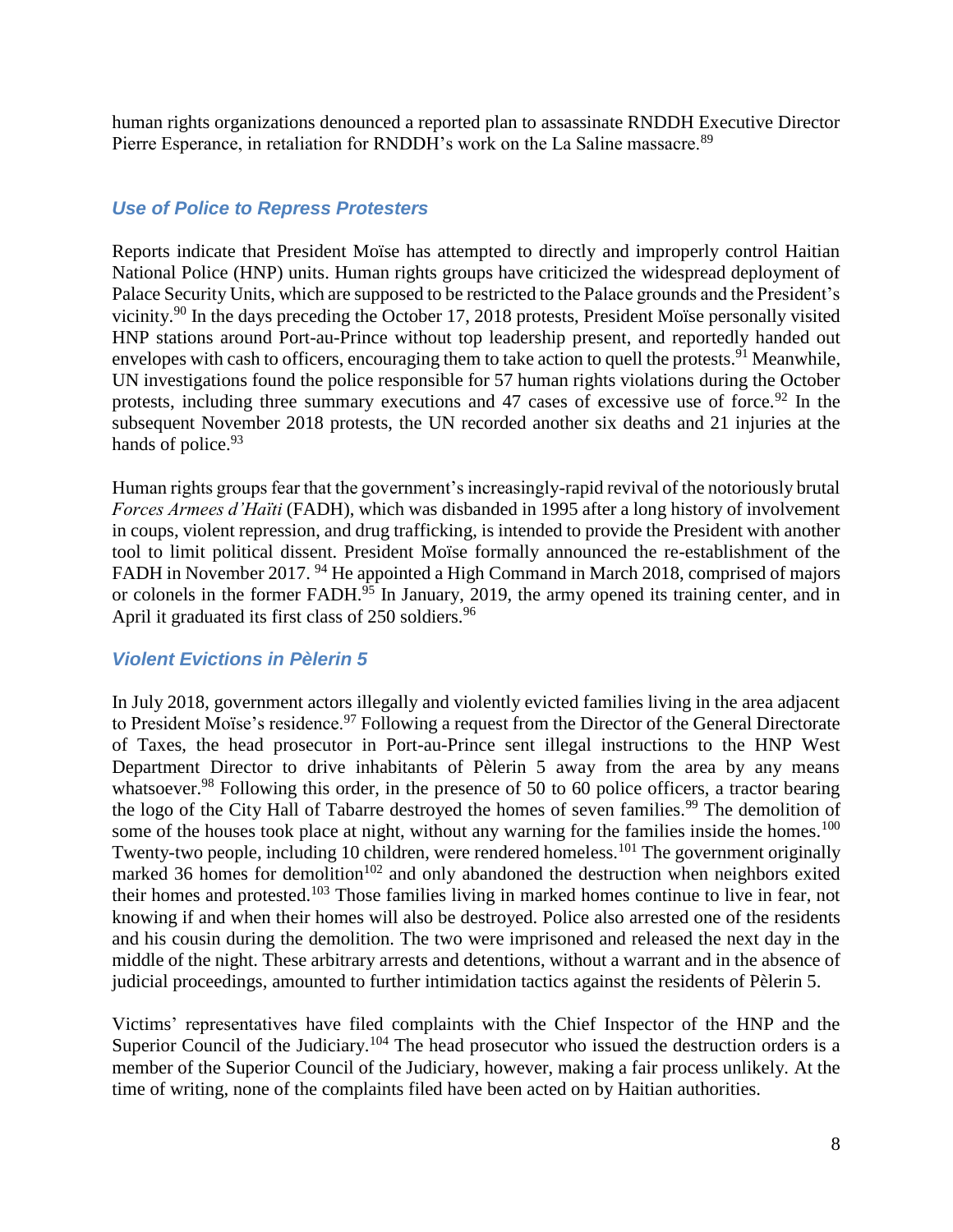#### *Grand Ravine Massacre*

On November 13, 2017, the Haitian National Police and MINUJUSTH carried out a joint antigang raid in Grand-Ravine, an impoverished neighborhood of Port-au-Prince, that ended in the summary execution of at least nine civilians on a school campus.<sup>105</sup> The operation involved hundreds of police officers and was planned and executed jointly with MINUJUSTH to root out gang activity following months of increased violence.<sup>106</sup> Grand-Ravine is known as a gangcontrolled neighborhood of Port-au-Prince.<sup>107</sup> According to reports, the police sought to capture gang members hiding in a school when two police were shot.<sup>108</sup> Chaos ensued and civilians, including teachers at the school who tried to calm police, were beaten and shot point blank in the head. $109$ 

Key government officials and institutions have avoided taking responsibility for the incident and no convictions have followed.<sup>110</sup> The police Inspector General completed investigations in 2017 and passed them on to an investigative judge who has the authority to issue arrest warrants and question witnesses.<sup>111</sup> The Port-au-Prince police director, Alain Auguste, who ordered the operation, was replaced.<sup>112</sup> Families of nine victims, including those of the two  $(2)$  police officers, received a one-time payment of about \$1,500 for funeral expenses.<sup>113</sup> But, over a year and a half later, despite assurances that penal sanctions would follow police investigations,<sup>114</sup> no judicial measures have been taken to hold those involved accountable.<sup>115</sup> An independent journalist, Vladimir Legagneur, who was investigating the killings, disappeared in Grand Ravine on March 14, 2018.<sup>116</sup> Mr. Legagneur is presumed dead.<sup>117</sup> Following persistent calls for justice from international and local media groups, authorities arrested several individuals in connection with the disappearance.<sup>118</sup> The UN has also evaded responsibility, denying direct involvement in the massacre.<sup>119</sup> The UN spokeswoman, Sophie Boutaud de la Combe, claimed that "the reported civilian death[s] were not part of the planned operation but of a unilateral action conducted by some [Haitian police] officers after the conclusion of the operation."<sup>120</sup>

The international community, including the UN, have failed to meaningfully support calls for accountability for Moïse Administration. In January 2017, MINUJUSTH issued a statement urging an investigation into the Grand Ravine massacre and welcoming the assignment of an investigative judge to the PetroCaribe case.<sup>121</sup> The Foreign Minister responded by condemning the UN's statements, and, in an attempt to demonstrate the UN's lackluster efforts to tackle corruption, human rights abuses and impunity in the country, President Moïse withdrew its ambassador to the UN and summoned the Secretary-General's Special Representative in Haiti to explain her comments.<sup>122</sup> There was no apparent international support for the Secretary-General's Special Representative in Haiti against this attack, and she was promptly recalled and then replaced.<sup>123</sup> The UN has since largely refrained from speaking out against abuses.

#### **IV. Root Causes**

The root causes of the current mobilization extend beyond the current government, to decades of domestic and foreign policies in Haiti that have thwarted the ability of the impoverished majority to participate in democracy and enforce their basic human rights.<sup>124</sup> Haitians are taking to the streets because they have lost faith in state institutions and processes as viable vehicles for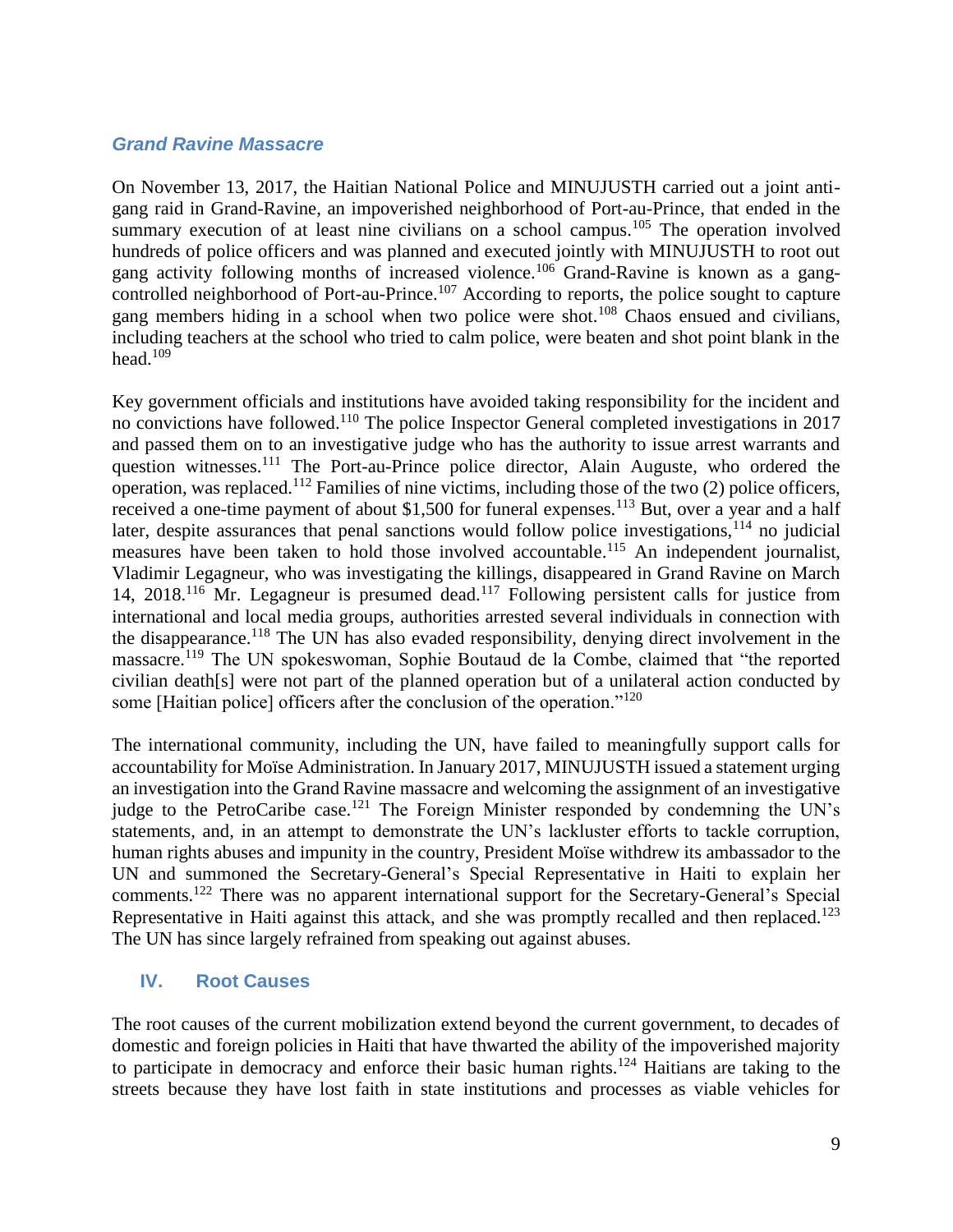accountability and social change. The movement is demanding fundamental change to the political and economic systems that result in extreme wealth for the few, and extreme poverty and desperate living conditions, and a denial of basic rights such as access to school, healthcare and safe housing for the majority of Haitians. The current crisis is the result of failures of Haitian institutions and government policies. But the international community—including powerful governments with long term involvement in Haiti, international organizations and financial institutions—also bears responsibility for decades of involvement in Haiti that has put superficial stability and the interest of powerful actors in Haiti and abroad above investment in true democracy and rule of law that would honor the rights of the poor majority in Haiti.<sup>125</sup>

#### **A. Non-Democratic Elections**

Haitians are taking to the streets to demand systemic change because they have lost faith that another election alone can bring about a more representative government. Following the demise of 29 years of dictatorships under the Duvaliers in 1986, Haitians initially had high hopes in democracy<sup>126</sup>. But repeated electoral violence, vote-rigging, disenfranchisement, and foreign interventions have bred deep disillusionment.<sup>127</sup> The United States and other countries have spent millions on building up Haiti's electoral system, but these investments have come with repeated meddling in election results, <sup>128</sup> and support for flawed elections that benefitted international actors' Haitian allies, producing an electoral system that is weaker, less trusted and more exclusionary.<sup>129</sup> In 2000, when Haitians voted enthusiastically—turnout was 68 percent—the results were overturned by the 2004 *coup d'état* organized by those who possess wealth and power in Haiti, the United States, Canada and France.<sup>130</sup> More recently, the 2010-2011 elections that brought Michel Martelly, President Moïse's predecessor and political patron into power, were marred by fraud, irregularities and the exclusion of Haiti's largest party, *Fanmi Lavalas*, from participation.<sup>131</sup> Despite widespread protest from Haitians that elections needed to be redone and done properly, the United States and others repeatedly pushed for the process to move forward in the name of stability.<sup>132</sup> As documented in U.S. diplomatic cables and by international and Haitian officials who were involved in the electoral process, U.S. Secretary of State Hillary Clinton ultimately forced the Electoral Council (by threatening to cancel U.S. visas) to change the first-round results to move third-place candidate Martelly into the runoff.<sup>133</sup> President Martelly's regime was itself marked by severe human rights violations and, after years of unconstitutional delay, the regime presided over elections with enough violence, corruption and voter exclusion to dampen participation.<sup>134</sup> President Martelly's protégé Jovenel Moïse won that election with only 20% of the electorate participating, reflecting both government intimidation and Haitians' reduced confidence in the ballot box as an avenue for social change.<sup>135</sup>

#### **B. Absence of Rule of Law**

The lack of rule of law in Haiti is another root cause of the current protest. The Haitian justice system suffers from pervasive corruption and chronic underinvestment, resulting in systematic impunity for human rights violations.<sup>136</sup> The government's lack of financial investment in the judicial sector makes fertile ground for bribery, which is commonplace at every level of the judicial system.<sup>137</sup> For example, salaries for court officers including judges are notoriously low. A recent report by RNDDH found that annual salaries for judges in the courts of first instance averaged between \$4,800 and \$7,520,<sup>138</sup> which almost requires judges to accept bribes if they are to live a modest middle-class lifestyle. Allegations are rarely pursued since judicial agents are often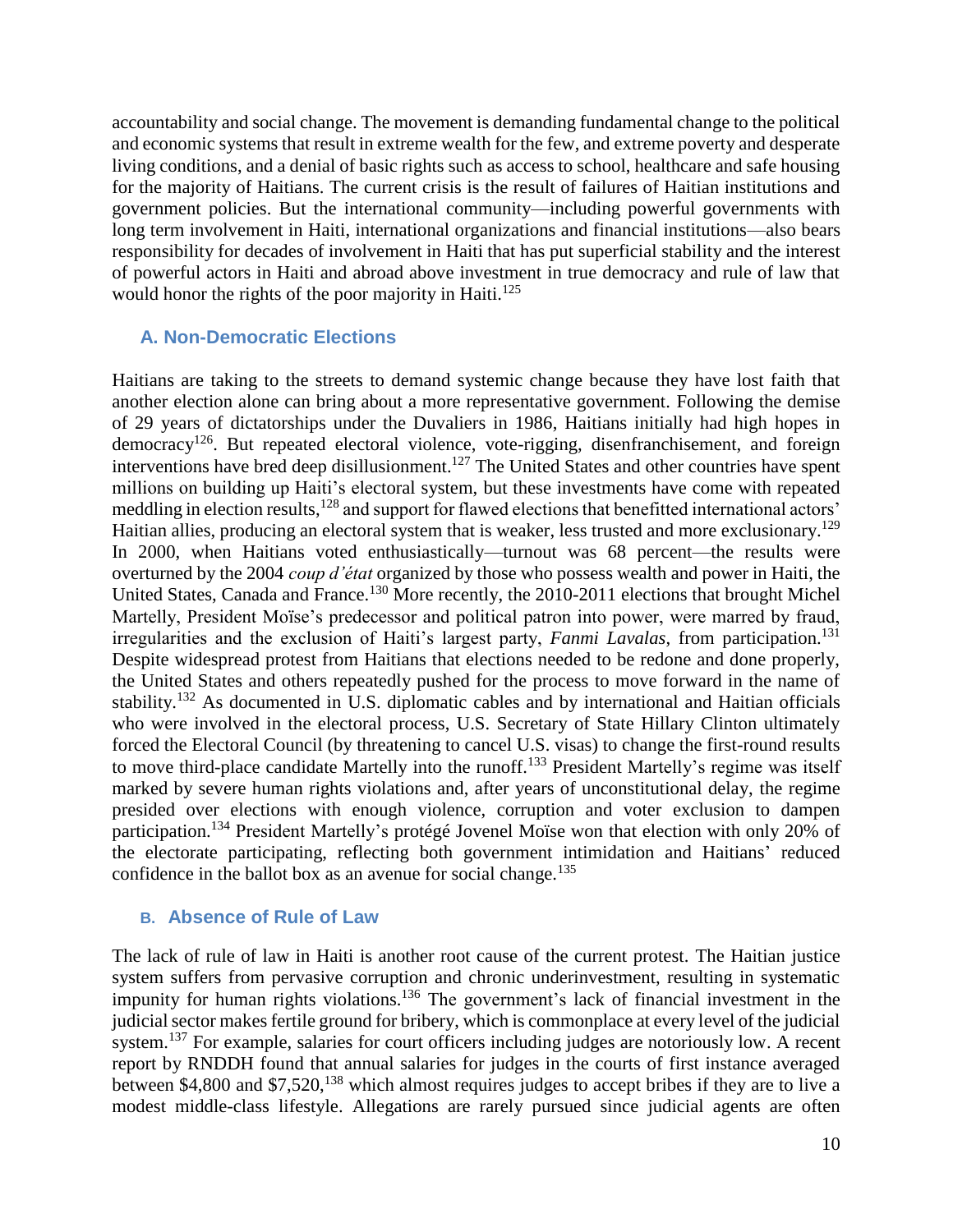complicit in acceptance of bribes and preferential treatment of the elite.<sup>139</sup> The weak, politicized judicial system has meant that courts have exercised no restraint on governmental corruption and grave human rights violations.

Haiti's police force is also weak, undertrained, inexperienced and politicized, resulting in abuses of authority, lack of protection, and weak investigation capacity in the face of rights violations. There are approximately 15,000 people in the current police force, which has never reached the level deemed necessary to provide public safety for the country.<sup>140</sup> The HNP has developed relationships with gangs and does not have adequate structures for officer accountability when abuses occur.<sup>141</sup> The police force's limitations, combined with a justice system that is unable to provide adequate deterrence to crime leaves Haitians, particularly those who are vulnerable and who live in poor neighborhoods run largely by gang members, extremely vulnerable.

The international community has long articulated the importance of the rule of law in Haiti, and has invested billions of dollars in building up a stronger judicial system and the rule of law.<sup>142</sup> Over the past 25 years, the UN has regularly had peacekeeping and police missions in Haiti to train the Haitian police force and promote stability through rule of law. While the missions have increased the number of trained police officers, the UN's overall limited success in promoting rule of law is partly attributable to its own implications in rights violations with impunity. The UN Stabilization Mission in Haiti (MINUSTAH), which closed down in 2017, is implicated in a series of human rights violations, including indiscriminate killing of civilians during a July 2005 raid in Cité Soleil,  $143$  raping and sexually abusing civilians,  $144$  and causing a devastating cholera epidemic that has killed over 10,000 people and infected more than 800,000.<sup>145</sup> The UN took more than five years to publicly admit a role in the outbreak despite numerous scientific studies establishing that cholera was introduced to Haiti as a result of reckless disposal of human wastes from a MINUSTAH base.<sup>146</sup> Haitian civil society and international experts—including the UN's own human rights experts—have repeatedly warned that a failure to submit to justice for cholera undermines the UN's own credibility. $147$ 

The UN's loss of credibility and resulting limited impact is demonstrated by MINUJUSTH's inability to call for accountability in the current crisis. As discussed above, since the Mission's unwelcomed statement supporting the assignment of an investigative judge to the PetroCaribe case and urging an investigation into the Grand Ravine massacre, in early 2018, the UN has largely refrained from directly speaking out in the face of abuses.

#### **C. Deep-Seated Poverty**

The deep-rooted poverty in Haiti is the result not only of corruption and economic mismanagement by President Moïse and his predecessors, but of centuries of Haitian governments serving the interest of the elite.<sup>148</sup> It is also the result of decisions made outside of Haiti that have repeatedly devastated Haiti's economy and thwarted development. Haiti won its independence in 1804 as the world's only nation founded through a slave revolt, and has paid a steep price for its provenance.<sup>149</sup> In 1825, France illegally [extorted well over today's equivalent of \\$19](https://www.globalresearch.ca/haiti-independence-debt-reparations-for-slavery-and-colonialism-and-international-aid/5334619) billion from Haiti, as compensation for its "property" lost through emancipation.<sup>150</sup> Haiti's subsequent crippling debt took 122 years to repay, and prompted the U.S. to invade Haiti in 1915.<sup>151</sup> The U.S. occupied Haiti for 19 years, during which it took financial control of the country and forced Haiti to put 40 percent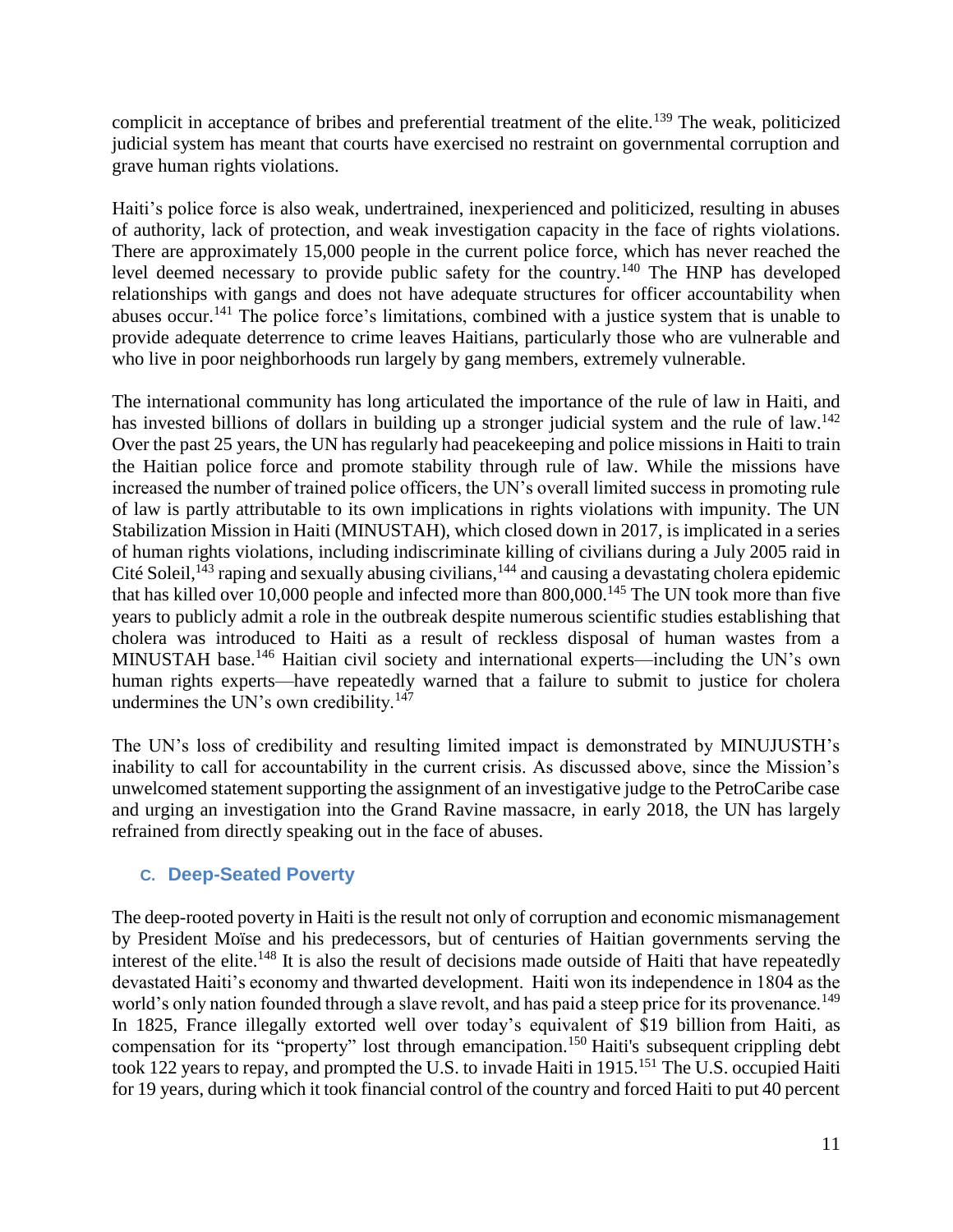of its national income towards foreign debt repayment.<sup>152</sup> The brutal occupation enforced a system of forced labor and murdered thousands of Haitians who resisted the occupying forces, <sup>153</sup> leaving a blueprint for future oppressive regimes. More recently, U.S. neoliberal trade policies towards Haiti have had devastating impacts on the agricultural economy. For example, President Bill Clinton infamously forced Haiti to reduce import tariffs on rice in the 1990s, which resulted in U.S. subsidized rice flooding the markets and destroying the Haitian rice industry—a policy for which Clinton eventually issued a public apology.<sup>154</sup>

## **V. The Way Forward**

Protest leaders and participants' primary demand is for President Moïse's departure, but they are also clear that the solution has to go deeper than a change in leadership, to address the systemic problems and structural violence. Meanwhile, the international community has urged elections as the way forward. In response to the February 2019 protests that shut down the country, the Core Group – composed of representatives from the UN, Brazil, Canada, France, Germany, Spain, the European Union, the United States, and the Organization of American States – issued a statement urging that "change must come through the ballot box". <sup>155</sup> Elections alone are unlikely to result in the kind of systemic change that Haitians demand, however.

Should President Moïse step down, the Haitian constitution provides that his resignation would trigger a caretaker government to hold prompt elections. There is uncertainty in the law about the details, however, as the 1987 constitution was amended in 2012 under controversial circumstances. One of the concerns is the fact that only the French version of the Constitution was amended, while the Haitian Creole version, which is also an official version, was not.<sup>156</sup> As a result, many lawyers in Haiti believe that both versions control. Under the French version, upon a Presidential vacancy the government is led by the Prime Minister and the Council of Ministers, and must organize elections in 60-120 days.<sup>157</sup> Under the Haitian Creole version, the President of the *Cour de Cassation* (Supreme Court) becomes President, and must organize elections in 45-90 days.

Because of the lack of trust in the current administration, civil society groups appear in agreement that if the President resigns, a *Cour de Cassation* justice should be appointed as President in accordance with the Creole version. The current President of the Court, Rene Sylveste, however, was only appointed to the court on February 1, 2019 by President Moïse.<sup>158</sup> As a result, civil society has pushed for an alternate justice on the court to become President. There is also broad civil society agreement that there should be an oversight body, a *Conseil National du Gouvernment*, with between 11 and 33 members, to apply public pressure on the government to take measures that lead to fair elections and fundamental changes to Haiti's unjust structures. Finally, there appears to be a consensus that it would be impossible to organize fair elections within 90 or 120 days, and that a longer period would be necessary to organize truly participatory elections.

Beyond a transition government, civil society is also pushing for the establishment of a National Conference as way forward. Such a convening would start at the grassroots level, and include representatives from each of Haiti's communal section who would come together to dialogue on the way forward for the country.

## **VI. Conclusion**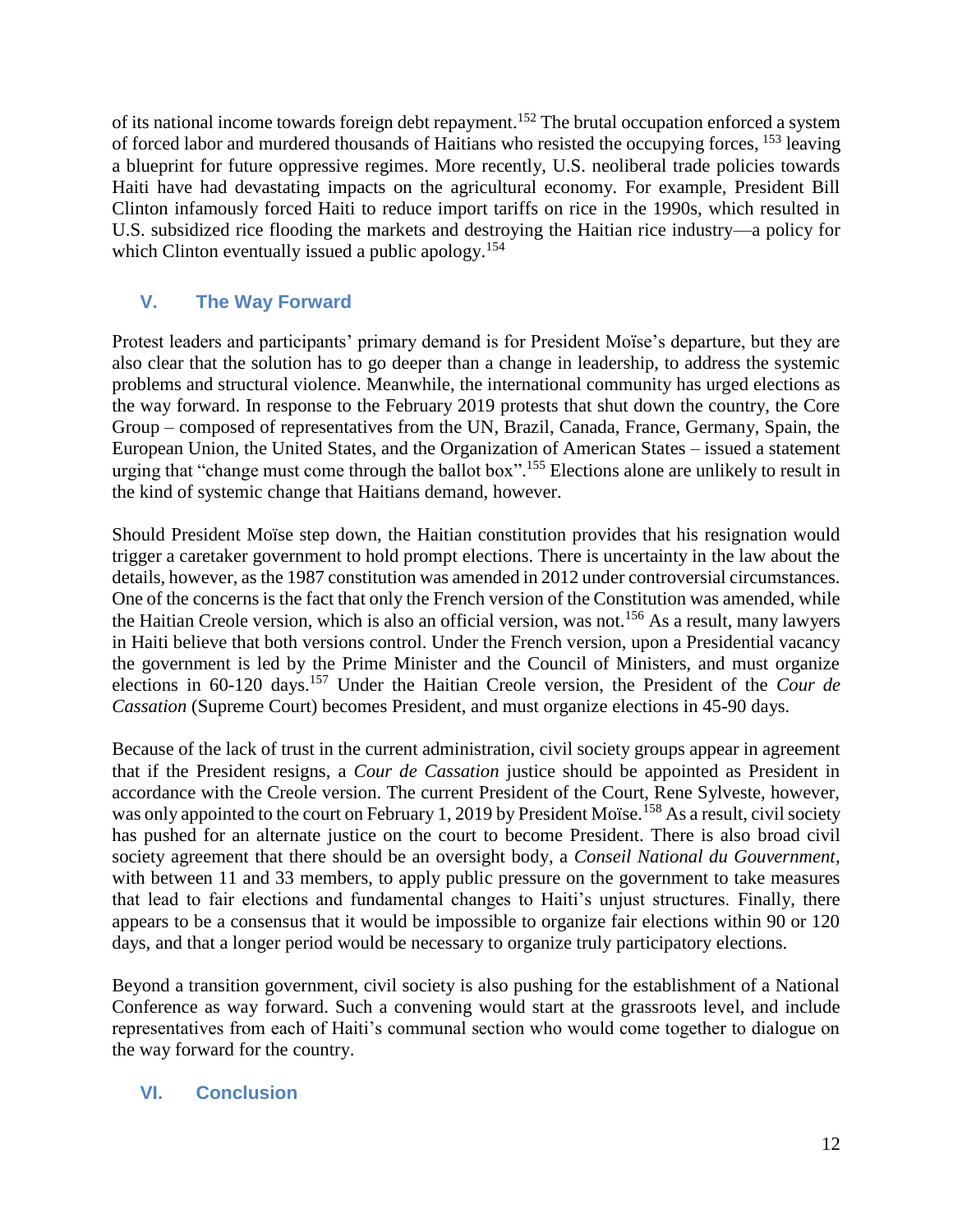Just as the causes behind Haiti's current political crisis are deep and complex, there is no quick or easy way out of the current crisis. If Haiti is to truly achieve stability, the deep-rooted democratic and rule of law deficiencies that have resulted in the exclusion of the impoverished majority will have to be addressed. The question facing the Haiti government, and the international community that has historically played an outsized role in Haiti, is whether the current turmoil will be used as an opportunity to truly invest in systemic change. Until they do, more chaos is likely to follow. It is thus a time of intense uncertainty, but also a time of renewed hope.

#### **REFERENCES**

<sup>13</sup> INST. FOR JUSTICE & DEMOCRACY IN HAITI, HAITI'S NOVEMBER 28 ELECTIONS: TRYING TO LEGITIMIZE THE ILLEGITIMATE 7-9 (2010), http://ijdh.org/wordpress/wp-content/uploads/2010/11/Election-Report-11-23-2010.pdf ; Haiti Election Primer, Part 5: The International Community, HAITI ELECTIONS, Nov. 20, 2016,

<sup>1</sup> Evens Sanon & Danica Coto, *Haitians Seek Basic Necessities in Aftermath of Government Protests*, PBS, Feb.18, 2019, https://www.pbs.org/newshour/world/haitians-seek-basic-necessities-in-aftermath-of-government-protests. <sup>2</sup> Anthony Esposito, *Haiti Police Fire Rubber Pellets at Mourners as Protests Resume*, REUTERS, Feb. 22, 2019, https://www.reuters.com/article/us-haiti-protests/haiti-police-fire-rubber-pellets-at-mourners-as-protests-resumeidUSKCN1QC01Y; Tom Barnes, *Police Clash with Demonstrators Demanding Haiti President's Resignation Amid Deadly Protests*, THE INDEPENDENT, Feb. 11, 2019, https://www.independent.co.uk/news/world/americas/haitiprotests-port-au-prince-violence-death-toll-president-jovenel-moise-corruption-a8773491.html. <sup>3</sup> U.N. Secretary-General, *United Nations Mission for Justice Support in Haiti*, U.N. Doc. S/2019/198, (Mar. 1, 2019), <https://undocs.org/S/2019/198> [hereinafter U.N. Secretary-General 2019 report]. <sup>4</sup> *PBS NewsHour: Violent Protests in Haiti may Mean a Humanitarian Crisis*, PBS (Feb.16, 2019), https://www.pbs.org/newshour/show/violent-protests-in-haiti-may-mean-a-humanitarian-crisis. 5 Jacqueline Charles, *Haiti Owes Venezuela \$2 Billion – and much of it was Embezzled, Senate Report Says*, MIAMI HERALD, Nov. 15, 2017, https://www.miamiherald.com/news/nationworld/world/americas/haiti/article184740783.html. <sup>6</sup> Hillary Leung, *Haiti: President Says He Won't Resign, Protests Grip Capital*, TIME, Feb.15, 2019, http://time.com/5530334/haiti-jovenal-moise-protest/. 7 Jacqueline Charles, *Haiti's Latest Government Falls after Six Months as Lawmakers Fire Prime Minister*, MIAMI HERALD, Mar. 18, 2019, https://www.miamiherald.com/news/nationworld/world/americas/haiti/article228084084.html. 8 *Jovenel Moise nomme Jean Michel Lapin comme Premier minister*, LE NOUVELLISTE, Apr. 9, 2019, https://lenouvelliste.com/article/200285/jovenel-moise-nomme-jean-michel-lapin-premier-ministre. <sup>9</sup> Aaron Richterman, *You Can't Understand Haiti's Protests Without Understanding History*, WBUR, Mar. 11, 2019, https://www.wbur.org/cognoscenti/2019/03/11/haiti-protests-anne-beckett-aaron-richterman; Brian Concannon, Jr., *If Haiti's Government Does Not Confront Poverty, Corruption, More Unrest Will Follow,* MIAMI HERALD, July 17, 2018, https://www.miamiherald.com/opinion/op-ed/article215003785.html. <sup>10</sup> FREEDOM HOUSE, FREEDOM IN THE WORLD 2017 – HAITI (2017), [https://freedomhouse.org/report/freedom](https://freedomhouse.org/report/freedom-world/2017/haiti)[world/2017/haiti.](https://freedomhouse.org/report/freedom-world/2017/haiti) <sup>11</sup> U.S. DEP'T OF STATE, HAITI 2018 HUMAN RIGHTS REPORT (2018), https://www.state.gov/documents/organization/289548.pdf. <sup>12</sup> USAID has spent over \$470 million on rule of law and governance in Haiti since 2010. Jake Johnston, *Where*   $\overline{a}$ 

*Does the Money Go? Eight Years of USAID Funding in Haiti*, CTR. FOR ECON. & POLICY RESEARCH (Jan. 11, 2018), [http://cepr.net/blogs/haiti-relief-and-reconstruction-watch/where-does-the-money-go-eight-years-of-usaid-funding](http://cepr.net/blogs/haiti-relief-and-reconstruction-watch/where-does-the-money-go-eight-years-of-usaid-funding-in-haiti)[in-haiti](http://cepr.net/blogs/haiti-relief-and-reconstruction-watch/where-does-the-money-go-eight-years-of-usaid-funding-in-haiti) [hereinafter *Where Does the Money Go?*]. The UN Stabilization Mission in Haiti (MINUSTAH), whose mandate included strengthening the institutions and rule-of-law structures of the Government of Haiti, spent over \$7 billion in Haiti from 2004-2017. Jake Johnston, *UNSC Votes to Gradually End Haiti Mission — And Start A New One*, CTR. FOR ECON. & POLICY RESEARCH (Apr. 13, 2017), [http://cepr.net/blogs/haiti-relief-and-reconstruction](http://cepr.net/blogs/haiti-relief-and-reconstruction-watch/unsc-votes-to-gradually-end-haiti-mission-and-start-a-new-one)[watch/unsc-votes-to-gradually-end-haiti-mission-and-start-a-new-one](http://cepr.net/blogs/haiti-relief-and-reconstruction-watch/unsc-votes-to-gradually-end-haiti-mission-and-start-a-new-one) )[hereinafter *UNSC Votes*] (noting Security Council voted to replace MINUSTAH with a smaller mission after 13 years a \$7 billion spent); *See* S.C. Res. 1542 (Apr. 30, 2004), https://undocs.org/S/RES/1542(2004) (setting out MINUSTAH's mandate).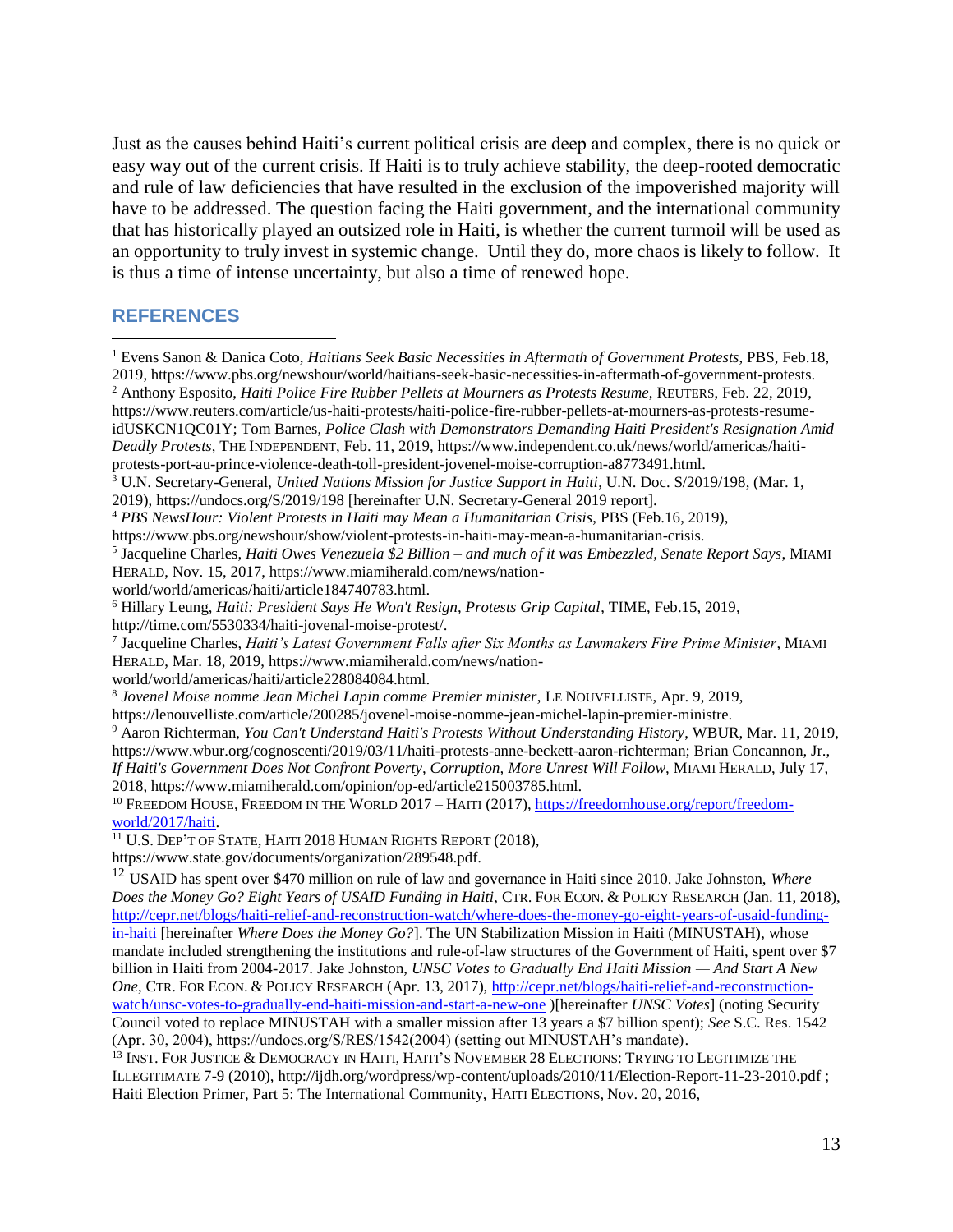http://haitielection2015.blogspot.com/2016/11/haiti-election-primer-part-5.html; s*ee also* NAT'L LAWYERS GUILD & INT'L ASS'N OF DEMOCRATIC LAWYERS, HAITI'S UNREPRESENTATIVE DEMOCRACY: EXCLUSION AND DISCOURAGEMENT IN THE NOVEMBER 20, 2016 ELECTIONS 2 (2017), *[http://www.ijdh.org/wp-](http://www.ijdh.org/wp-content/uploads/2017/02/Haitis-Unrepresentative-Democracy.pdf)*

*[content/uploads/2017/02/Haitis-Unrepresentative-Democracy.pdf;](http://www.ijdh.org/wp-content/uploads/2017/02/Haitis-Unrepresentative-Democracy.pdf)* Irwin Stotzky & Brian Concannon, Jr.,

*Democracy and Sustainability in Reconstructing Haiti: A Possibility or a Mirage?*, 44:1 UNIV. MIAMI INTER-AM. L. REV. 1 (2012), *available at* [https://repository.law.miami.edu/umialr/vol44/iss1/3/.](https://repository.law.miami.edu/umialr/vol44/iss1/3/)

<sup>14</sup> *Haiti Fuel Protesters' Anger turns on President Moïse*, BBC NEWS, July 9, 2018,

https://www.bbc.com/news/world-latin-america-44764921.

<sup>15</sup> Jacqueline Charles, *'Where did the Money Go?' Haitians Denounce Corruption in Social Media Campaign*, MIAMI HERALD, Aug. 23, 2018, [https://www.miamiherald.com/news/nation-](https://www.miamiherald.com/news/nation-world/world/americas/haiti/article217110220.html)

[world/world/americas/haiti/article217110220.html](https://www.miamiherald.com/news/nation-world/world/americas/haiti/article217110220.html) [hereinafter *Haitians Denounce Corruption*].

<sup>16</sup> Matthew Cole & Kim Ives, *U.S. Mercenaries Arrested in Haiti Were Part of a Half-Baked Scheme to Move 80 Million for Embattled President*, THE INTERCEPT, Mar. 20, 2019, [https://canada-haiti.ca/content/us-mercenaries](https://canada-haiti.ca/content/us-mercenaries-arrested-haiti-were-part-half-baked-scheme-move-80-million-embattled)[arrested-haiti-were-part-half-baked-scheme-move-80-million-embattled.](https://canada-haiti.ca/content/us-mercenaries-arrested-haiti-were-part-half-baked-scheme-move-80-million-embattled)

<sup>17</sup> Jacqueline Charles, *Haiti Fuel Price Jump Was 'Guaranteed to Lead to Backlash,' U.N. Poverty Expert Says,*  MIAMI HERALD, July 16, 2018, [https://www.miamiherald.com/news/nation-](https://www.miamiherald.com/news/nation-world/world/americas/haiti/article214982420.html)

[world/world/americas/haiti/article214982420.html](https://www.miamiherald.com/news/nation-world/world/americas/haiti/article214982420.html) [hereinafter *Haiti Fuel Price*].

<sup>18</sup> *Overview*, World Bank, (last visited Apr 12, 2019), https://www.worldbank.org/en/country/haiti/overview. <sup>19</sup> Charles, *Haiti Fuel Price*, *supra* note 17.

<sup>20</sup> *The Government suspend its decision*!, HAITI LIBRE, July 7, 2018, [https://www.haitilibre.com/en/news-24889](https://www.haitilibre.com/en/news-24889-haiti-flash-the-government-suspend-its-decision.html) [haiti-flash-the-government-suspend-its-decision.html;](https://www.haitilibre.com/en/news-24889-haiti-flash-the-government-suspend-its-decision.html) *Haiti's Prime Minister Quits Amid Protests Over Fuel Plan*, ASSOCIATED PRESS, July 14, 2018, https://www.nytimes.com/2018/07/14/world/americas/haitis-prime-ministerjack-guy-lafontant-quits-.html.

<sup>21</sup> Concannon Jr., *supra* note 9.

 $\overline{a}$ 

<sup>22</sup> Charles, *Haitians Denounce Corruption*, *supra* note 15.

<sup>23</sup> Lucy Papachristou, *Haiti: Top Officials Fired After Anti-Corruption Protests*, ORGANIZED CRIME & CORRUPTION REPORTING PROJECT (Oct. 28, 2018)[, https://www.occrp.org/en/daily/8788-haiti-top-officials-fired-after-anti](https://www.occrp.org/en/daily/8788-haiti-top-officials-fired-after-anti-corruption-protests)[corruption-protests.](https://www.occrp.org/en/daily/8788-haiti-top-officials-fired-after-anti-corruption-protests)

<sup>24</sup> SÉNAT DE LA RÉPUBLIQUE D'HAÏTI, RAPPORT DE LA COMMISSION SENATORIALE SPECIAL D'ENQUETE SUR LE FONDS PETRO CARIBE (2017), *available at* https://www.scribd.com/document/364151103/Rapport-Petro-Caribe-Octobre-2017; *see also* Jake Johnston, *Haitian Government on the Defensive Following UN Welcoming of Corruption Investigation*, CTR. FOR ECON. & POLICY RESEARCH, Mar. 7, 2018, [http://cepr.net/blogs/haiti-relief-and](http://cepr.net/blogs/haiti-relief-and-reconstruction-watch/haitian-government-on-the-defensive-following-un-welcoming-of-corruption-investigation)[reconstruction-watch/haitian-government-on-the-defensive-following-un-welcoming-of-corruption-investigation](http://cepr.net/blogs/haiti-relief-and-reconstruction-watch/haitian-government-on-the-defensive-following-un-welcoming-of-corruption-investigation) [hereinafter *Haitian Government on the Defensive*].

<sup>25</sup> Kim Ives, *The Roots of Haiti's Movement for PetroCaribe Transparency*, COUNTERPUNCH (Sept. 18, 2018), https://www.counterpunch.org/2018/09/18/the-roots-of-haitis-movement-for-petrocaribe-transparency/. <sup>26</sup> Johnston, *Haitian Government on the Defensive*, *supra* note 24, at para. 2.

<sup>27</sup> *Fonds Petrocaribe: des Haïtiens Demandent des Comptes à la Classe Politique*, RFI, Aug. 20, 2018, <http://www.rfi.fr/ameriques/20180820-fonds-petrocaribe-haitiens-demandent-comptes-classe-politique> [hereinafter *Fonds Petrocaribe*].

<sup>28</sup> Jake Johnston, *Haitian Government on the Defensive*, *supra* note 24.

<sup>29</sup> Collectif 4 Décembre et al, *Scandale Petro Caribe : Des Organisations de la Société Civile Exigent Toute la Lumière sur la Dilapidation des Fonds*, (Feb. 8, 2018),

[https://drive.google.com/file/d/14eaRb7mxwd1TpGgQ4ZOGFsO4-Qk0Xvx9/view;](https://drive.google.com/file/d/14eaRb7mxwd1TpGgQ4ZOGFsO4-Qk0Xvx9/view) Johnston, *Haitian Government on the Defensive*, *supra* note 24.

<sup>30</sup> Johnston, *Haitian Government on the Defensive, supra* note 24;Collectif 4 Décembre et al,, *supra* note 29, at 2.

<sup>31</sup> Cour Supérieure des Comptes et du Contentieux Administratif, *Audit Spécifique de Gestion du Fonds PetroCaribe*,, Jan. 31, 2019,

[https://static1.squarespace.com/static/5b9f2b7c3917ee4972f3f2d0/t/5c53bdabeef1a194097d4a44/1548991930156/P](https://static1.squarespace.com/static/5b9f2b7c3917ee4972f3f2d0/t/5c53bdabeef1a194097d4a44/1548991930156/PETROCARIBE++31+JANV.+19.pdf) [ETROCARIBE++31+JANV.+19.pdf.](https://static1.squarespace.com/static/5b9f2b7c3917ee4972f3f2d0/t/5c53bdabeef1a194097d4a44/1548991930156/PETROCARIBE++31+JANV.+19.pdf)

<sup>32</sup> Haïti - PetroCaribe : La CSC/CA ne pourra pas remettre son rapport d'audit à la date prevue, HAITI LIBRE, Apr. 24, 2019,

[https://www.haitilibre.com/article-27545-haiti-petrocaribe-la-csc-ca-ne-pourra-pas-remettre-son-rapport-d-audit-a](https://www.haitilibre.com/article-27545-haiti-petrocaribe-la-csc-ca-ne-pourra-pas-remettre-son-rapport-d-audit-a-la-date-prevue.html)[la-date-prevue.html](https://www.haitilibre.com/article-27545-haiti-petrocaribe-la-csc-ca-ne-pourra-pas-remettre-son-rapport-d-audit-a-la-date-prevue.html)

<sup>33</sup> Moïse lacked authority to replace the director as a new law that would grant the executive *de facto* control over the entity had yet to be approved. *See* Kim Ives, *Illegally Ousted Anti-Corruption Chief: "The President Had to*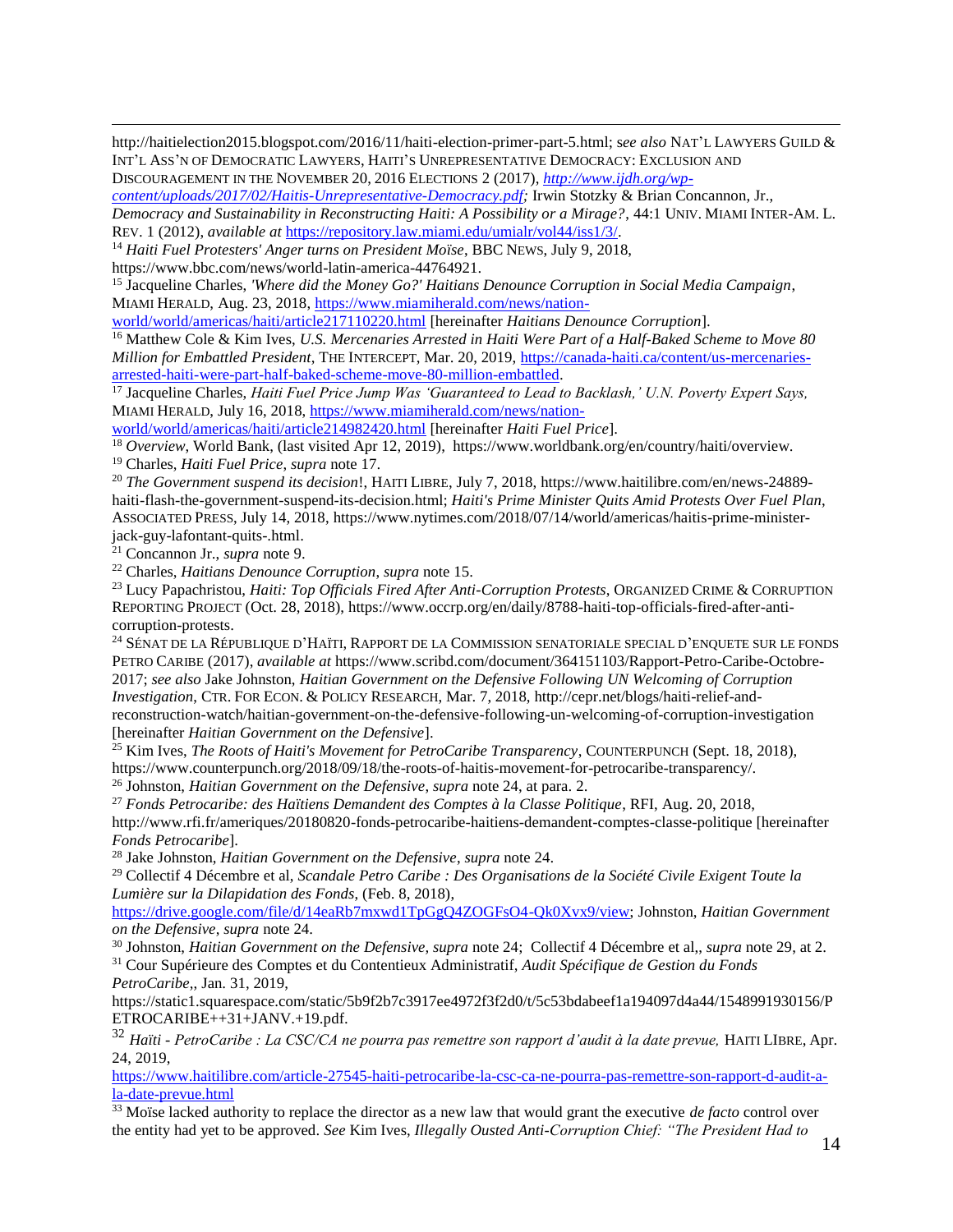*Find Someone Who Was More Obedient.*,*"* HAITI LIBERTE, July 19, 2017, https://haitiliberte.com/illegally-oustedanti-corruption-chief-the-president-had-to-find-someone-who-was-more-obedient/.

<sup>34</sup> Jake Johnston, *Did Trump Take a Page Out of Haiti's Presidential Playbook?*, HAITI LIBERTE, July 4, 2017, <https://haitiliberte.com/did-trump-take-a-page-out-of-haitis-presidential-playbook/> [hereinafter *Haiti's Presidential Playbook*].

<sup>35</sup> *The #Petrocaribe Challenge Mobilization Continues, Despite Apparent Government Attempts to Intimidate Protestors*, ALTERPRESSE, Oct. 16, 2018, [https://canada-haiti.ca/content/petrocaribe-challenge-mobilization](https://canada-haiti.ca/content/petrocaribe-challenge-mobilization-continues-despite-apparent-government-attempts)[continues-despite-apparent-government-attempts;](https://canada-haiti.ca/content/petrocaribe-challenge-mobilization-continues-despite-apparent-government-attempts) Robenson Geffrard, *PetroCaribe: 33 Plaintes Déposées, le Juge d'Instruction Attend les Réquisitions du Parquet*, LE NOUVELLISTE, Mar. 19, 2018,

[https://lenouvelliste.com/article/184857/petrocaribe-33-plaintes-deposees-le-juge-dinstruction-attend-les](https://lenouvelliste.com/article/184857/petrocaribe-33-plaintes-deposees-le-juge-dinstruction-attend-les-requisitions-du-parquet)[requisitions-du-parquet.](https://lenouvelliste.com/article/184857/petrocaribe-33-plaintes-deposees-le-juge-dinstruction-attend-les-requisitions-du-parquet)

<sup>36</sup> *Proces PetroCaribe Mesures Conservatoires : le Juge d'Instruction Montre ses Muscles*, Radio Television Caraibes, Mar. 26, 2019, *available at* [https://rtvc.radiotelevisioncaraibes.com/notes-presse/proces-petrocaribe](https://rtvc.radiotelevisioncaraibes.com/notes-presse/proces-petrocaribe-mesures-conservatoires-le-juge-dinstruction-montre-ses-muscles.html)[mesures-conservatoires-le-juge-dinstruction-montre-ses-muscles.html.](https://rtvc.radiotelevisioncaraibes.com/notes-presse/proces-petrocaribe-mesures-conservatoires-le-juge-dinstruction-montre-ses-muscles.html)

<sup>37</sup> Johnston, *Haiti's Presidential Playbook*, *supra* note 34, at para. 1.

<sup>38</sup> *Fonds Petrocaribe*, *supra* note 27.

<sup>39</sup> Sandra Lemaire, *Haitian President to People: 'I Hear You'*, VOICE OF AMERICA, Feb. 14, 2019, [https://www.voanews.com/a/haitian-president-to-people-i-hear-you-/4788024.html.](https://www.voanews.com/a/haitian-president-to-people-i-hear-you-/4788024.html)

<sup>40</sup> Jake Johnston, *Our Boss Will Call Your Boss,* CTR. ECON. & POLICY RESEARCH, Mar. 2019,

*<https://cepr.shorthandstories.com/haiti-contractors/index.html#home-TsHv1afen0>* [hereinafter *Our Boss*]. <sup>41</sup> *Id.* 

<sup>42</sup> Jacqueline Charles, *Haitian police arrest five Americans who claimed they were on a 'government mission*, MIAMI HERALD, Feb. 18, 2019, [https://www.miamiherald.com/news/nation-](https://www.miamiherald.com/news/nation-world/world/americas/haiti/article226440260.html)

[world/world/americas/haiti/article226440260.html.](https://www.miamiherald.com/news/nation-world/world/americas/haiti/article226440260.html)

<sup>43</sup> Johnston, *Our Boss*, *supra* note 40.

<sup>44</sup> *Id.* 

 $\overline{a}$ 

<sup>45</sup> Cole, *supra* note 16.

<sup>46</sup> Jacqueline Charles, *'We're not Mercenaries. We're not Murderers,' says Ex-Navy SEAL Arrested in Haiti*, MIAMI HERALD , Mar. 21, 2019, https://www.miamiherald.com/news/nation-

world/world/americas/haiti/article228211849.html.

<sup>47</sup> U.S. Dep't of State, Office of the Historian, *U.S. Invasion and Occupation of Haiti, 1915–34* (last visited Apr. 17, 2019), [https://history.state.gov/milestones/1914-1920/haiti.](https://history.state.gov/milestones/1914-1920/haiti)

<sup>48</sup> Jacqueline Charles & Jay Weaver, *Americans Arrested in Haiti with Arsenal of Guns Won't Face U.S. Charges,*  MIAMI HERALD, Feb. 21, 2019, https://www.miamiherald.com/news/local/crime/article226572869.html.

<sup>49</sup> *See* ARREST OF A U.S. CITIZEN, U.S. EMBASSY IN HAITI (2019), https://ht.usembassy.gov/u-s-citizen-

services/arrest-of-a-u-s-citizen/. Another recent incident also raises questions about the U.S. government's interference in the Haitian justice system. In January 2019, the U.S. Embassy intervened to secure the release of an American military officer arrested and charged in Haiti for gang-rape. He was returned to the U.S., where he was apparently released without charge. See *Lawyers condemn illegal U.S. removal of Americans arrested for weapons charges and rape in Haiti*, THE CANADA-HAITI INFO. PROJECT, Mar. 16, 2019[, https://canada-](https://canada-haiti.ca/content/lawyers-condemn-illegal-us-removal-americans-arrested-weapons-charges-and-rape-haiti)

[haiti.ca/content/lawyers-condemn-illegal-us-removal-americans-arrested-weapons-charges-and-rape-haiti](https://canada-haiti.ca/content/lawyers-condemn-illegal-us-removal-americans-arrested-weapons-charges-and-rape-haiti) <sup>50</sup> Letter from Bureau des Avocats Internationaux to Amb. Michele Sison, "Open Letter to the US Ambassador to Haiti to Denounce the US Embassy's Interference in the Internal Affairs of the Haitian Justice System," (Feb. 28, 2019), *available at* [http://www.ijdh.org/wp-content/uploads/2019/03/ENG-Dossier-des-mercenaires-americains.pdf.](http://www.ijdh.org/wp-content/uploads/2019/03/ENG-Dossier-des-mercenaires-americains.pdf) <sup>51</sup> *Haiti and the Collapse of A Political and Economic System*, HAITIAN TIMES, Feb. 12, 2019,

https://haitiantimes.com/2019/02/12/haiti-and-the-collapse-of-a-political-and-economic-system/.

<sup>52</sup> Jake Johnston, *Breakdown of Preliminary Election Results in Haiti,* CTR. FOR ECON. & POLICY RESEARCH (DEC. 6, 2016), http://cepr.net/blogs/haiti-relief-and-reconstruction-watch/breakdown-of- preliminary-election-results-inhaiti; NAT'L LAWYERS GUILD, *supra* note 13 at 2.

<sup>53</sup> FREEDOM HOUSE, FREEDOM IN THE WORLD 2018 HAITI[, https://freedomhouse.org/report/freedom-](https://freedomhouse.org/report/freedom-world/2018/haiti)

[world/2018/haiti](https://freedomhouse.org/report/freedom-world/2018/haiti) [hereinafter 2018 HAITI]; Carol Guensburg et al., *Haiti's Incoming President Foresees Personal Bond With Trump*, VOICE OF AMERICA, Feb. 2, 2017[, https://www.voanews.com/a/haitis-incoming-president](https://www.voanews.com/a/haitis-incoming-president-foresees-personal-bond-with-trump/3703234.html)[foresees-personal-bond-with-trump/3703234.html;](https://www.voanews.com/a/haitis-incoming-president-foresees-personal-bond-with-trump/3703234.html) NAT'L LAWYERS GUILD, *supra* note 13 at 4-5.

<sup>54</sup> FREEDOM HOUSE, 2018 HAITI, *supra* note 53; Jake Johnston, *Haiti Election Primer, Part1: Timeline of Key Events,* HAITI: RELIEF AND RECONSTRUCTION WATCH BLOG, Nov. 15, 2016,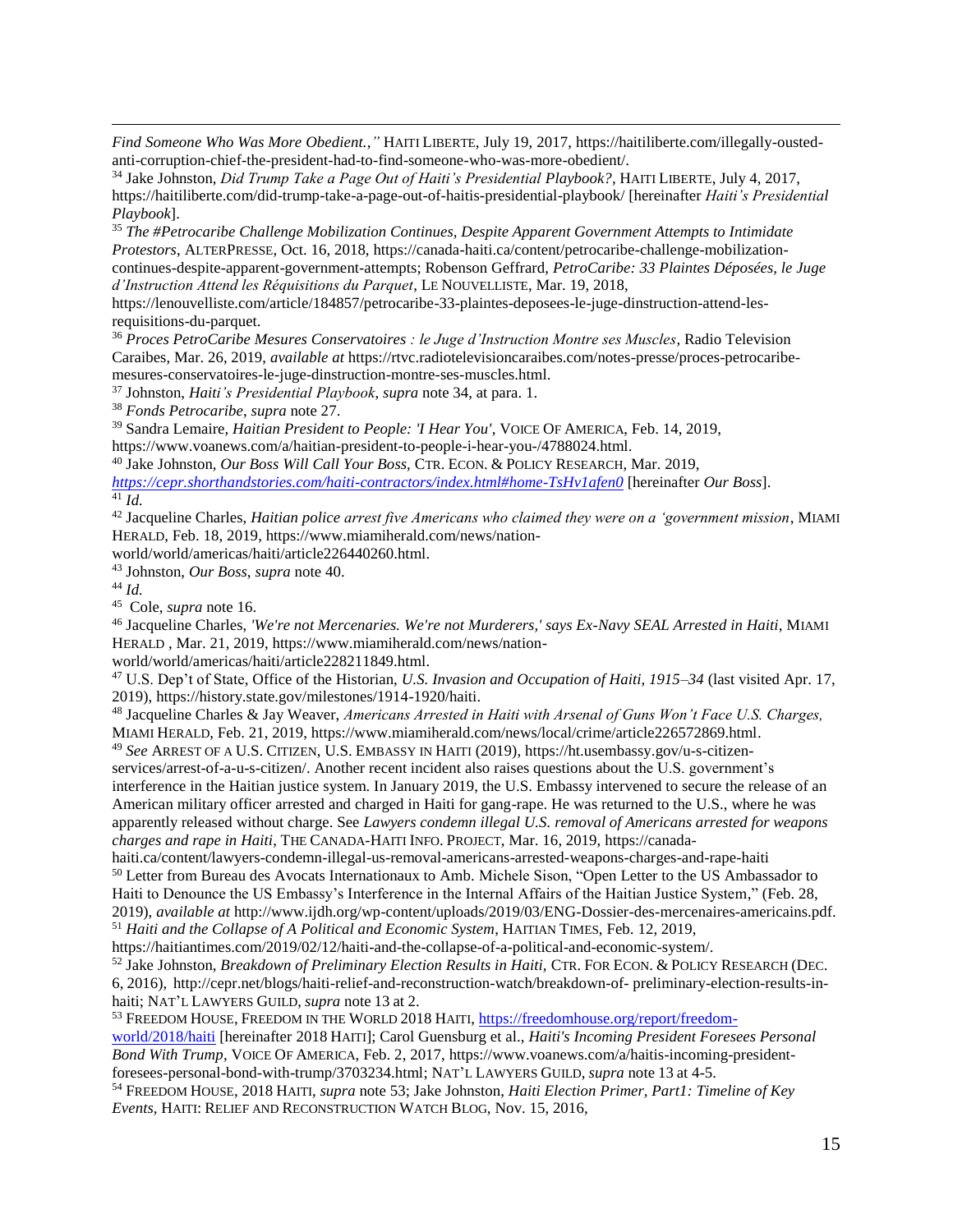[http://haitielection2015.blogspot.com/search?updated-max=2016-11-17T11:43:00-05:00&max-results=10;](http://haitielection2015.blogspot.com/search?updated-max=2016-11-17T11:43:00-05:00&max-results=10)

Guensburg et al., *supra* note 53.

<sup>55</sup> NAT'L LAWYERS GUILD, *supra* note 13, at 9.

<sup>56</sup> *Id* at 9.

 $\overline{a}$ 

<sup>57</sup> *See* Frances Robles, *Haiti's Violent Politics Are Taken to Court. In Boston.,* N.Y. TIMES, Apr. 1, 2017, [https://www.nytimes.com/2017/04/01/world/americas/haiti-politics-violence.html;](https://www.nytimes.com/2017/04/01/world/americas/haiti-politics-violence.html) Jake Johnston, *Haiti's Eroding Democracy*, JACOBIN, Feb. 2017, *available at* [https://www.jacobinmag.com/2017/02/haiti-election-democracy](https://www.jacobinmag.com/2017/02/haiti-election-democracy-neoliberal-clinton-jovenel-moise-martelly-aristide-preval-duvalier/)[neoliberal-clinton-jovenel-moise-martelly-aristide-preval-duvalier/](https://www.jacobinmag.com/2017/02/haiti-election-democracy-neoliberal-clinton-jovenel-moise-martelly-aristide-preval-duvalier/) [hereinafter *Haiti's Eroding Democracy*] (analyzing Haiti's general system of patronage).

<sup>58</sup> Haiti ranks 161 or 180 in Transparency International's 2018 Global Corruption index. Transparency Int'l, Country Profiles, Haiti, (last visited Apr. 24, 2019), [https://www.transparency.org/country/HTI.](https://www.transparency.org/country/HTI) *See also Haiti's Eroding Democracy*, *supra* note 57.

<sup>59</sup> Greg Becket, *Haiti at the Crossroads*, NACLA, Mar. 6, 2019, https://nacla.org/news/2019/03/06/haiti-crossroads <sup>60</sup> Jacqueline Charles, *It's Been 33 Years Since Haiti Welcomed Democracy. How did It Mark the Day? Protests*, MIAMI HERALD, Feb. 7, 2019, [https://www.miamiherald.com/news/nation-](https://www.miamiherald.com/news/nation-world/world/americas/haiti/article225931055.html)

[world/world/americas/haiti/article225931055.html](https://www.miamiherald.com/news/nation-world/world/americas/haiti/article225931055.html) [hereinafter *33 Years*].

<sup>61</sup> Jacqueline Charles and Franco Ordoñez, *U.S. Looks to Send Food Aid to Haiti as Violence Brews Humanitarian Crisis*, MIAMI HERALD, Feb. 15, 2019, [https://www.miamiherald.com/news/nation-](https://www.miamiherald.com/news/nation-world/world/americas/haiti/article226350490.html)

[world/world/americas/haiti/article226350490.html;](https://www.miamiherald.com/news/nation-world/world/americas/haiti/article226350490.html) Charles, *33 Years*, *supra* note 60, at para. 11.

<sup>62</sup> *New Record, Inflation Accelerates and Reaches 17% in February 2019*, HAITI LIBRE, Mar. 25, 2019,

[https://www.haitilibre.com/en/news-27278-haiti-economy-new-record-inflation-accelerates-and-reaches-17-in](https://www.haitilibre.com/en/news-27278-haiti-economy-new-record-inflation-accelerates-and-reaches-17-in-february-2019.html)[february-2019.html.](https://www.haitilibre.com/en/news-27278-haiti-economy-new-record-inflation-accelerates-and-reaches-17-in-february-2019.html)

<sup>63</sup> *Les 42 Millions de Dollars ne sont Toujours pas Récupérés,* LE NOUVELLISTE, Apr. 1, 2019,

https://lenouvelliste.com/article/199855/les-42-millions-de-dollars-ne-sont-toujours-pas-recuperes.

<sup>64</sup> Rosny Ladouceur, *Suspension d'un don de 41 Millions de Dollars de BID à Haïti*, LOOP NEWS, Apr. 2, 2019, http://www.loophaiti.com/content/bid-sursoit-un-don-de-41-millions-pour-lexpansion-du-parc-caracol.

<sup>65</sup> Press Release, International Monetary Fund, IMF Staff Completes 2019 Article IV Mission to Haiti and Reaches Staff-Level Agreement on Three-year US\$ 229 million Extended Credit Facility (Mar. 8, 2019),

[https://www.imf.org/en/News/Articles/2019/03/08/pr1970-haiti-imf-staff-completes-2019-article-iv-mission-and](https://www.imf.org/en/News/Articles/2019/03/08/pr1970-haiti-imf-staff-completes-2019-article-iv-mission-and-reaches-staff-level-agreement)[reaches-staff-level-agreement;](https://www.imf.org/en/News/Articles/2019/03/08/pr1970-haiti-imf-staff-completes-2019-article-iv-mission-and-reaches-staff-level-agreement) International Monetary Fund, Transcript of IMF Press Briefing (Mar. 21, 2019), https://www.imf.org/en/News/Articles/2019/03/21/tr032119-transcript-of-imf-press-briefing.

<sup>66</sup> Jacqueline Charles, *Haiti U.N. Protest Continues as Government Cancels Participation in Cholera Meeting*, Miami Herald, Feb. 22, 2018, *available at* https://www.miamiherald.com/news/nationworld/world/americas/haiti/article202768354.html.

<sup>67</sup> *See e.g.,* Jacqueline Charles, *For Haitians, a Reprieve from Violence and Protests on Sunday, but Uncertainty*  Remains, MIAMI HERALD, Feb. 17, 2019, [https://www.miamiherald.com/news/nation-](https://www.miamiherald.com/news/nation-world/world/americas/haiti/article226369690.html)

[world/world/americas/haiti/article226369690.html;](https://www.miamiherald.com/news/nation-world/world/americas/haiti/article226369690.html) *Haiti*, WORLD FOOD PROGRAMME (last visited Apr. 17, 2019), [https://www1.wfp.org/countries/haiti.](https://www1.wfp.org/countries/haiti)

<sup>68</sup> Jake Johnston, *Petrocaribe Protests : What You Need to Know Before October 17*, CTR. FOR ECON. & POLICY RESEARCH (Oct. 16, 2018)[, http://cepr.net/blogs/haiti-relief-and-reconstruction-watch/petrocaribe-protests-what](http://cepr.net/blogs/haiti-relief-and-reconstruction-watch/petrocaribe-protests-what-you-need-to-know-before-october-17)[you-need-to-know-before-october-17](http://cepr.net/blogs/haiti-relief-and-reconstruction-watch/petrocaribe-protests-what-you-need-to-know-before-october-17) [hereinafter *Petrocaribe Protests*].

<sup>69</sup> In April 2019, a preliminary injunction was issued following a full trial in *Saget v. Trump*, enjoining the termination of TPS for an unspecified period. No. 18-1599, 2019 U.S. Dist. LEXIS 63773 (E.D.N.Y. Apr. 11, 2019. This adds to a prior preliminary injunction issued in *Ramos v. Nielsen*, which has delayed the termination of TPS until at least January 2020. At the time of writing, other lawsuits challenging the lawfulness of the TPS termination were pending in court. 336 F. Supp. 3d 1075 (N.D. Cal. 2018).

 $^{70}$  GLOBAL JUSTICE CLINIC, N.Y.U. SCH. OF LAW, EXTRAORDINARY CONDITIONS: A STATUTORY ANALYSIS OF HAITI'S QUALIFICATION FOR TPS 16 (2017), *available at* [https://chrgj.org/wp-](https://chrgj.org/wp-content/uploads/2018/02/171025_Global-Justice-Clinic-Haiti-TPS-Report-web-version.pdf)

[content/uploads/2018/02/171025\\_Global-Justice-Clinic-Haiti-TPS-Report-web-version.pdf.](https://chrgj.org/wp-content/uploads/2018/02/171025_Global-Justice-Clinic-Haiti-TPS-Report-web-version.pdf)

<sup>71</sup> MANUEL OROZCO, REMITTANCES TO LATIN AMERICA AND THE CARIBBEAN IN 2016 (FEB. 10 2017),

http://www.thedialogue.org/wp-content/uploads/2017/02/Remittances-2016-FINAL-DRAFT.pdf.

 $72$  Press Release, Embassy of Haiti to the United States, Allegations of Human Rights Violations by Congress of the United States (Mar 28, 2019), [http://www.haiti.org/allegations-of-human-rights-violations-by-congress-of-the](http://www.haiti.org/allegations-of-human-rights-violations-by-congress-of-the-united-states/)[united-states/.](http://www.haiti.org/allegations-of-human-rights-violations-by-congress-of-the-united-states/)

<sup>73</sup> Michael Weissenstein, *Witnesses: Men in Police Garb Massacred Civilians in Haiti*, ASSOCIATED PRESS, Jan. 16, 2019, [https://apnews.com/d99258d01cce4b84a01e04b4eaff7236;](https://apnews.com/d99258d01cce4b84a01e04b4eaff7236) Alexandra Panaguli, *TPS: Trump is Also Erecting*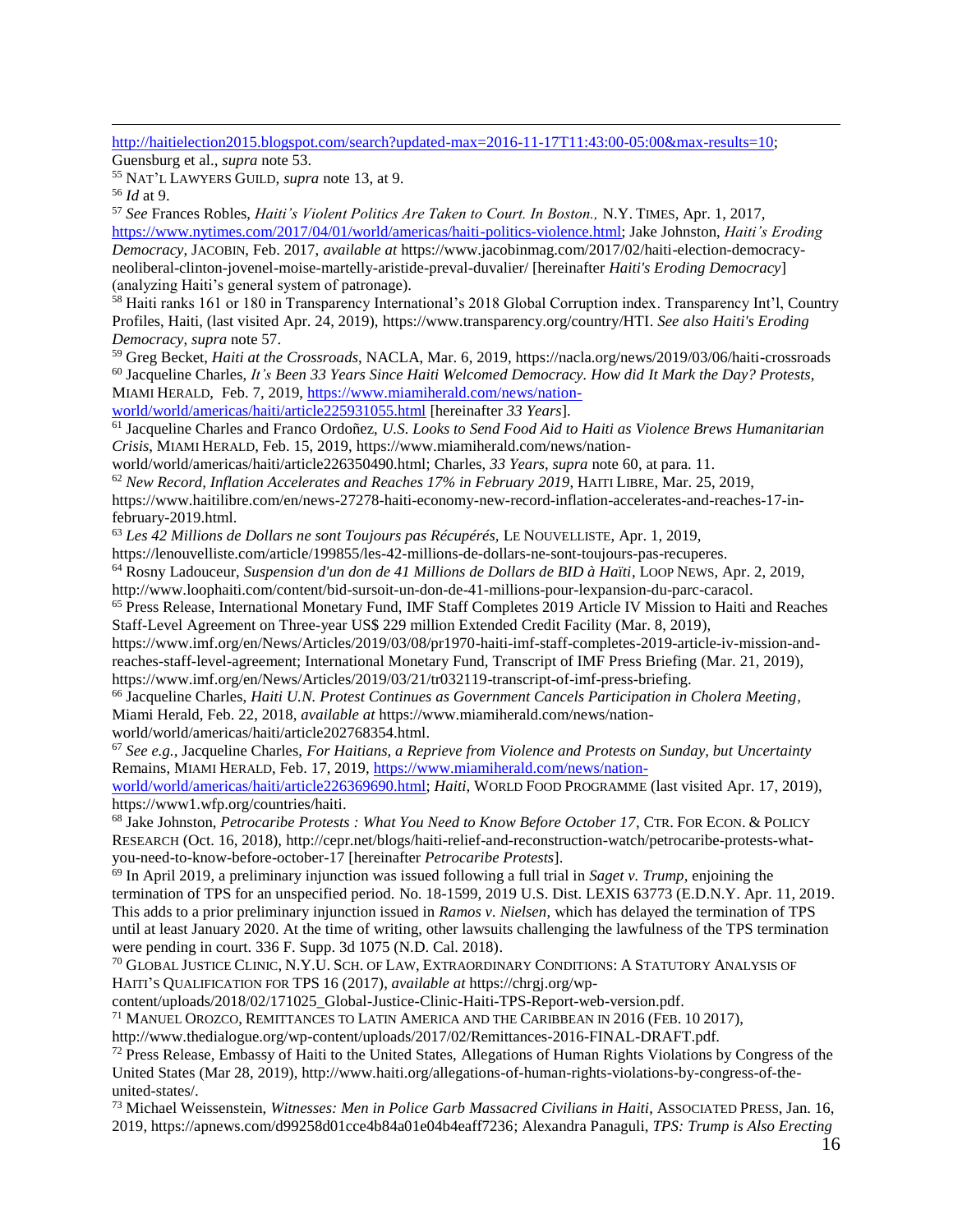*an Administrative Wall*, HAITI LIBERTE, Jan. 16, 2019, [https://haitiliberte.com/tps-trump-is-also-erecting-an](https://haitiliberte.com/tps-trump-is-also-erecting-an-administrative-wall/)[administrative-wall/.](https://haitiliberte.com/tps-trump-is-also-erecting-an-administrative-wall/)

<sup>74</sup> Press Release, Reseau National Défense des Droits Humains, Massacre d'Etat à La Saline: Révision à la Hausse du Bilan des Personnes Tuées et Violées le 13 Novembre 2018 (Dec. 20, 2018),

[http://rnddh.org/content/uploads/2018/12/8-CP-La-Saline-bilan-r%C3%A9vis%C3%A9-20Dec2018.pdf;](http://rnddh.org/content/uploads/2018/12/8-CP-La-Saline-bilan-r%C3%A9vis%C3%A9-20Dec2018.pdf) Margaret Prescod, *La Saline Haiti Speaks Out Against Poverty and State Violence*, KPFK RADIO (Apr. 5, 2019), [https://soundcloud.com/sojournertruthradio/sojourner-truth-radio-april-5.](https://soundcloud.com/sojournertruthradio/sojourner-truth-radio-april-5)

<sup>75</sup> Weissenstein, *supra* note 73, at para. 3.

<sup>76</sup> *Id.*

 $\overline{a}$ 

<sup>77</sup> *Port-au-Prince Slum Exemplifies Dire Problems of Crisis-Racked Haiti*, AGENCIA EFE, Feb. 22, 2019, [https://www.efe.com/efe/english/life/port-au-prince-slum-exemplifies-dire-problems-of-crisis-racked](https://www.efe.com/efe/english/life/port-au-prince-slum-exemplifies-dire-problems-of-crisis-racked-haiti/50000263-3905852)[haiti/50000263-3905852;](https://www.efe.com/efe/english/life/port-au-prince-slum-exemplifies-dire-problems-of-crisis-racked-haiti/50000263-3905852) Michelson Césaire, *La Place d'Italie, un Refuge des Déplacés de La Saline*, LE NOUVELLISTE, Mar. 29, 2019, [https://www.lenouvelliste.com/article/199489/la-place-ditalie-un-refuge-des](https://www.lenouvelliste.com/article/199489/la-place-ditalie-un-refuge-des-deplaces-de-la-saline)[deplaces-de-la-saline.](https://www.lenouvelliste.com/article/199489/la-place-ditalie-un-refuge-des-deplaces-de-la-saline)

<sup>78</sup> RESEAU NATIONAL DEFENSE DES DROITS HUMAINS, THE EVENTS IN LA SALINE: FROM POWER STRUGGLE BETWEEN ARMED GANGS TO STATE-SANCTIONED MASSACRE (2018), [http://rnddh.org/content/uploads/2018/12/10-](http://rnddh.org/content/uploads/2018/12/10-Rap-La-Saline-1Dec2018-Ang1.pdf) [Rap-La-Saline-1Dec2018-Ang1.pdf;](http://rnddh.org/content/uploads/2018/12/10-Rap-La-Saline-1Dec2018-Ang1.pdf) *see also* Randall White, *Haiti Government Complicit in La Saline Massacre*, HAITIACTION.NET (Dec. 4, 2018), http://www.haitiaction.net/News/RAW/12\_4\_18/12\_4\_18.html; Press Release, Human Rights Delegation Condemns Political Massacres Tied to Haiti's Government (May 8, 2019), <http://www.ijdh.org/wp-content/uploads/2019/05/DelegationPressReleaseFinal5-08-2.pdf> (U.S. human rights delegation concluding that "the months-long series of attacks in poor neighborhoods of Port-au-Prince … were perpetrated by police and gangs associated with Haiti's government, and were done to punish neighborhood residents-many of whom identify as supporters of the Fanmi Lavalas party-for playing a leading role in a series of

demonstrations opposing government corruption, mismanagement and brutality."

<sup>79</sup> White, *supra* note 78.

<sup>80</sup> RNDDH, *supra* note 78.

<sup>81</sup> *Un fusil d'assaut Galil doté au palais national retrouvé en possession d'un gang indexé dans le massacre de La Saline…,*LE NOUVELLISTE, May 9, 2019, [https://lenouvelliste.com/article/201573/un-fusil-dassaut-galil-dote-au](https://lenouvelliste.com/article/201573/un-fusil-dassaut-galil-dote-au-palais-national-retrouve-en-possession-dun-gang-indexe-dans-le-massacre-de-la-saline)[palais-national-retrouve-en-possession-dun-gang-indexe-dans-le-massacre-de-la-saline.](https://lenouvelliste.com/article/201573/un-fusil-dassaut-galil-dote-au-palais-national-retrouve-en-possession-dun-gang-indexe-dans-le-massacre-de-la-saline)

<sup>82</sup> Weissenstein, *supra* note 73, at para. 10; Press Release, Bureau des Avocats Internationaux (Dec. 6, 2018), [https://www.ijdh.org/2019/01/projects/bai-call-for-independent-investigation-in-la-saline-massacre-2/.](https://www.ijdh.org/2019/01/projects/bai-call-for-independent-investigation-in-la-saline-massacre-2/)

<sup>83</sup> *Dwa Pou Moun Viv Pa Konn Kanpe! Deklarasyon La Salin* (Dec. 27, 2018),

https://www.ijdh.org/2019/01/projects/deklarasyon-la-saline-dwa-pou-moun-viv-pa-konn-kanpe/.

<sup>84</sup> *See* Jacqueline Charles*, Haiti Police on La Saline Massacre: 'Even young children were not spared'*, MIAMI HERALD, May 15, 2019[, https://www.miamiherald.com/news/nation-](https://www.miamiherald.com/news/nation-world/world/americas/haiti/article230380739.html)

[world/world/americas/haiti/article230380739.html](https://www.miamiherald.com/news/nation-world/world/americas/haiti/article230380739.html) [hereinafter *Haiti Police on La Saline*]. The list corresponds closely with the individuals identified in the RNDDH report released in December 2018. RNDDH, *supra* note 78. <sup>85</sup> *Haiti Police on La Saline*, *supra* note 84; Haïti : Deux hauts responsables de l'État dans le collimateur de la justice, [Vant Bèf Info,](https://www.vantbefinfo.com/author/ruben/) May 8, 2019, https://www.vantbefinfo.com/haiti-deux-hauts-responsables-de-letat-dans-lecollimateur-de-la-justice/.

<sup>86</sup> A UN report from March 1, 2019 notes 19 arrests have been made in this case, but the prosecutor announced in May that 11 arrests had been made. *Compare* U.N. Secretary-General 2019 report, *supra* note 3,

*with Massacre of La Saline: DCPJ Investigation Implicates 2 high officials,* ICIHAITI.COM (May 9, 2019), [https://www.icihaiti.com/en/news-27679-icihaiti-massacre-of-la-saline-dcpj-investigation-implicates-2-high-](https://www.icihaiti.com/en/news-27679-icihaiti-massacre-of-la-saline-dcpj-investigation-implicates-2-high-officials-of-the-state.html)

[officials-of-the-state.html](https://www.icihaiti.com/en/news-27679-icihaiti-massacre-of-la-saline-dcpj-investigation-implicates-2-high-officials-of-the-state.html)*.* It is unclear how these numbers correspond with the DCPJ list and whether further arrests have been made since the DCPJ list release. *See* Godson Lubrun, *Massacre La Saline : La DCPJ exige du parquet de Port-au-Prince l'arrestation de plusieurs hauts responsables de l'Etat*, HPN, May 8,

2019, [http://www.hpnhaiti.com/nouvelles/index.php/politique/36-space/5506-massacre-la-saline-la-dcpj-exige-du](http://www.hpnhaiti.com/nouvelles/index.php/politique/36-space/5506-massacre-la-saline-la-dcpj-exige-du-parquet-de-port-au-prince-l-arrestation-de-plusieurs-hauts-responsables-de-l-etat)[parquet-de-port-au-prince-l-arrestation-de-plusieurs-hauts-responsables-de-l-etat.](http://www.hpnhaiti.com/nouvelles/index.php/politique/36-space/5506-massacre-la-saline-la-dcpj-exige-du-parquet-de-port-au-prince-l-arrestation-de-plusieurs-hauts-responsables-de-l-etat)

<sup>87</sup> *See Haiti Police on La Saline*, *supra* note 84; U.N. Secretary-General 2019 report, *supra* note 3.

<sup>88</sup> Margaret Prescod, *Reflections on Haiti, Chicano Poetry by Ron Baca*, SOJOURNER TRUTH RADIO (Apr. 9, 2019), [https://soundcloud.com/sojournertruthradio/sojourner-truth-radio-april-9;](https://soundcloud.com/sojournertruthradio/sojourner-truth-radio-april-9) Margaret Prescod, *Special Report: Massacres in Haiti – Pacifica's Margaret Prescod (1/2),* REAL NEWS NETWORK (Apr. 14,

2019), [https://therealnews.com/stories/special-report-massacres-in-haiti-pacificas-margaret-prescod.](https://therealnews.com/stories/special-report-massacres-in-haiti-pacificas-margaret-prescod)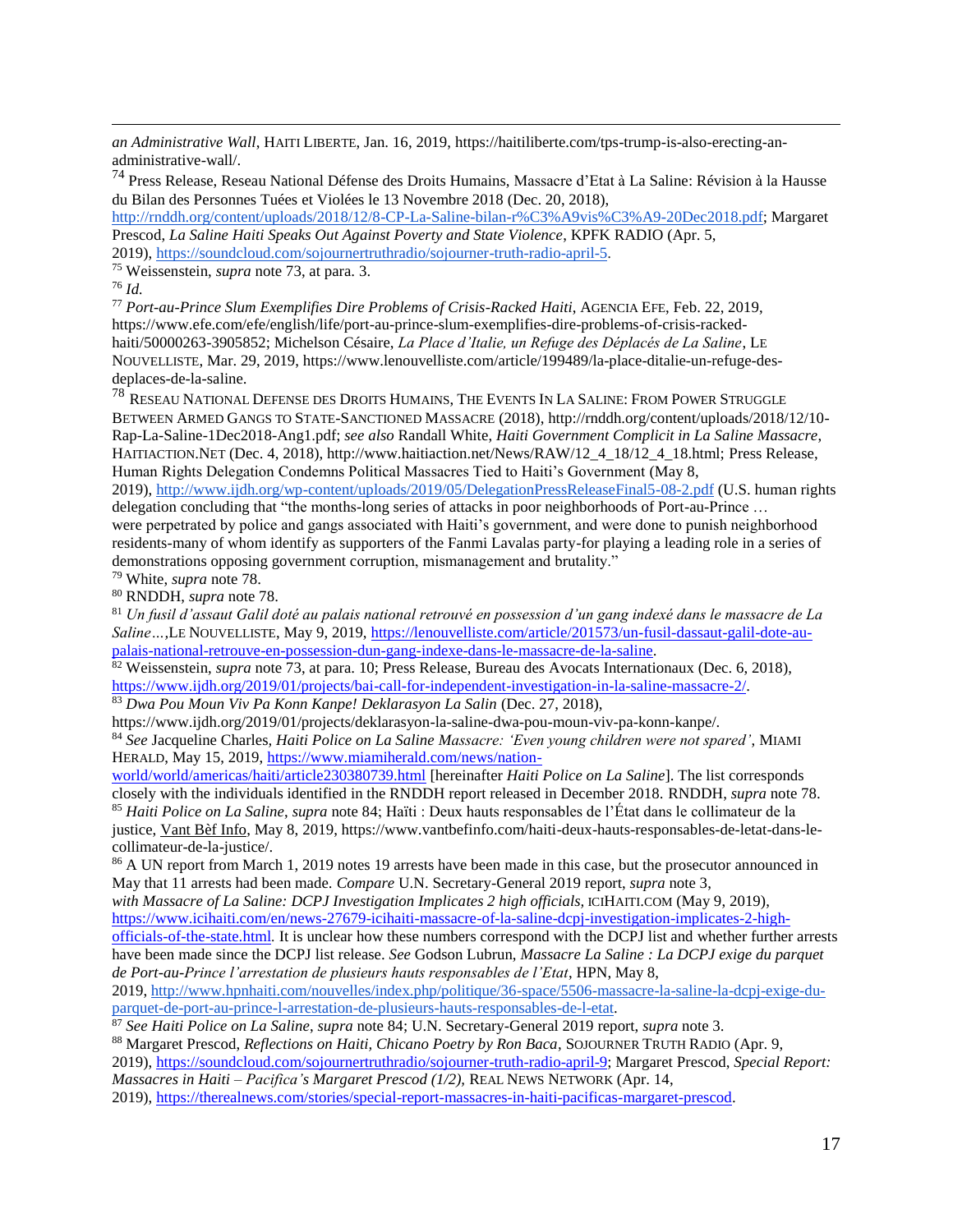<sup>90</sup> Marie Laurette Numa, *Le Directeur Général de la PNH Clarifie*, HAITI LIBERTE, Nov. 21, 2018, [https://haitiliberte.com/le-directeur-general-de-la-pnh-clarifie/;](https://haitiliberte.com/le-directeur-general-de-la-pnh-clarifie/) Jacqueline Charles, *Haiti Police Outgunned by Armed Gangs, Illegal Guns as U.N. Debates its Future Presence*, MIAMI HERALD, Dec. 12, 2018, <https://www.miamiherald.com/news/nation-world/world/americas/haiti/article222945290.html> [hereinafter *Haiti Police Outgunned*].

<sup>91</sup> *Haiti-Andrésol dénonce les visites de Jovenel Moise dans les commissariats et les distributions d'argent*, INSTANT INFO, Oct 15, 2018, [https://www.instantinfo.fr/haiti-andresol-denonce-les-visites-de-jovenel-moise-dans-les-commissariats-et-les](https://www.instantinfo.fr/haiti-andresol-denonce-les-visites-de-jovenel-moise-dans-les-commissariats-et-les-distributions-dargent/)[distributions-dargent/;](https://www.instantinfo.fr/haiti-andresol-denonce-les-visites-de-jovenel-moise-dans-les-commissariats-et-les-distributions-dargent/) Johnston, *Petrocaribe Protests, supra* note 68.

<sup>92</sup> U.N. Secretary-General 2019 report, *supra* note 3, para. 37.

<sup>93</sup> *Id*.

 $\overline{a}$ 

<sup>94</sup> FREEDOM HOUSE, 2018 HAITI, *supra* note 53; Andres Martinez Casares, *Haitian Army Set to Make Controversial Return after Two Decades*, REUTERS, Nov. 18, 2017, https://www.reuters.com/article/us-haiti-military/haitianarmy-set-to-make-controversial-return-after-two-decades-idUSKBN1DJ01M.

<sup>95</sup>Jake Johnston, *Meet the New Haitian Military ― It's Starting to Look a Lot Like the Old One*, CTR. FOR ECON. & POLICY RESEARCH, Mar. 16, 2018, http://cepr.net/blogs/haiti-relief-and-reconstruction-watch/meet-the-new-haitianmilitary-it-s-starting-to-look-a-lot-like-the-old-one.

<sup>96</sup> Robenson Geffrard, *supra* note 35; *500 New Haitian Army Soldiers To Start Basic Training January 2019*, L'UNION SUITE (Dec. 2018), [https://www.lunionsuite.com/haitian-army-soldiers-training-january/.](https://www.lunionsuite.com/haitian-army-soldiers-training-january/)

<sup>97</sup> Woody Duffault, *Pèlerin 5 : le Bureau des Avocats Internationaux va Porter Plainte contre les Autorités*, LE NOUVELLISTE, July 19, 2018, [https://lenouvelliste.com/article/190311/pelerin-5-le-bureau-des-avocats](https://lenouvelliste.com/article/190311/pelerin-5-le-bureau-des-avocats-internationaux-va-porter-plainte-contre-les-autorites)[internationaux-va-porter-plainte-contre-les-autorites.](https://lenouvelliste.com/article/190311/pelerin-5-le-bureau-des-avocats-internationaux-va-porter-plainte-contre-les-autorites)

<sup>98</sup> *Demande de Mesures Provisoires pour les Requérants … et … de Pèlerin 5, au nom de leur communauté*, Inter-Am. Comm'n H.R, (filed Feb. 20, 2019), [http://www.ijdh.org/wp-content/uploads/2019/02/Pelerin-5-Demande-de](http://www.ijdh.org/wp-content/uploads/2019/02/Pelerin-5-Demande-de-mesures-provisoires-Feb-20-2019-client-info-deleted-redacted.pdf)[mesures-provisoires-Feb-20-2019-client-info-deleted-redacted.pdf;](http://www.ijdh.org/wp-content/uploads/2019/02/Pelerin-5-Demande-de-mesures-provisoires-Feb-20-2019-client-info-deleted-redacted.pdf) Danio Darius, *Il ne peut pas y avoir de déguerpissement sans une décision de justice*, LE NOUVELLISTE, July 5,

2018, [https://lenouvelliste.com/article/189777/il-ne-peut-pas-y-avoir-de-deguerpissement-sans-une-decision-de](https://lenouvelliste.com/article/189777/il-ne-peut-pas-y-avoir-de-deguerpissement-sans-une-decision-de-justice)[justice.](https://lenouvelliste.com/article/189777/il-ne-peut-pas-y-avoir-de-deguerpissement-sans-une-decision-de-justice)

<sup>99</sup> *Demande de Mesures Provisoires*, at paras. 15, 26.

<sup>100</sup> *Id.* at para. 3.

<sup>101</sup> *Id.* at para. 44.

<sup>102</sup> Id. at para. 12.

<sup>103</sup> *Id.* at para. 16.

<sup>104</sup> *Id*. at paras. 47-48.

<sup>105</sup> Jake Johnston, *A U.N.-Backed Police Force Carried Out a Massacre in Haiti. The Killings Have Been Almost Entirely Ignored*, THE INTERCEPT, Jan. 10, 2018, [https://theintercept.com/2018/01/10/haiti-raid-united-nations](https://theintercept.com/2018/01/10/haiti-raid-united-nations-police-grand-ravine/)[police-grand-ravine/](https://theintercept.com/2018/01/10/haiti-raid-united-nations-police-grand-ravine/) [hereinafter *U.N.-Backed Police Force*].

 $\frac{106}{106}$  *Id.* 

<sup>107</sup> Jacqueline Charles, *Haiti Police Find Partial Human Remains in Area Where Journalist Disappeared*, MIAMI HERALD, Mar. 29, 2018[, https://www.miamiherald.com/news/nation-](https://www.miamiherald.com/news/nation-world/world/americas/haiti/article207261354.html)

[world/world/americas/haiti/article207261354.html](https://www.miamiherald.com/news/nation-world/world/americas/haiti/article207261354.html) [hereinafter *Haiti Police Find*].

<sup>108</sup> Johnston, *U.N.-Backed Police Force*, *supra* note 105.

<sup>109</sup> *Id.*

<sup>110</sup> *Id.*

<sup>111</sup> *Id.*; U.N. Secretary-General, Report of the Secretary-General on the United Nations Mission for Justice Support in Haiti, U.N. Doc S/2018/241 (Mar. 20, 2018),<https://undocs.org/en/S/2018/241> [hereinafter U.N. Secretary-General 2018 Report].

<sup>112</sup> *Haiti Police Find*, *supra* note 107.

<sup>113</sup> Johnston, *U.N.-Backed Police Force*, *supra* note 105.

<sup>114</sup> In November, 2017, a week following the incident, the Prime Minister said investigations were ongoing and the Chief of Police assured that penal sanctions would follow « Ces mesures administratives seront suivies de sanctions pénales, assure le chef de la police. » See Samuel Celiné, *Bavure Policière à Grand-Ravine: La Division au Sein de la PNH a Encore Fappé,* LE NOUVELLISTE, Nov. 20, 2017, https://lenouvelliste.com/article/179239/bavurepoliciere-a-grand-ravine-la-division-au-sein-de-la-pnh-a-encore-frappe.

<sup>89</sup> *Des organisations des droits humains et de la société civile dénoncent un «plan d'assassinat» contre Pierre Espérance*, LE NOUVELLISTE, May 7, 2019**,** [https://lenouvelliste.com/article/201468/des-organisations-des-droits](https://lenouvelliste.com/article/201468/des-organisations-des-droits-humains-et-de-la-societe-civile-denoncent-un-plan-dassassinat-contre-pierre-esperance)[humains-et-de-la-societe-civile-denoncent-un-plan-dassassinat-contre-pierre-esperance.](https://lenouvelliste.com/article/201468/des-organisations-des-droits-humains-et-de-la-societe-civile-denoncent-un-plan-dassassinat-contre-pierre-esperance)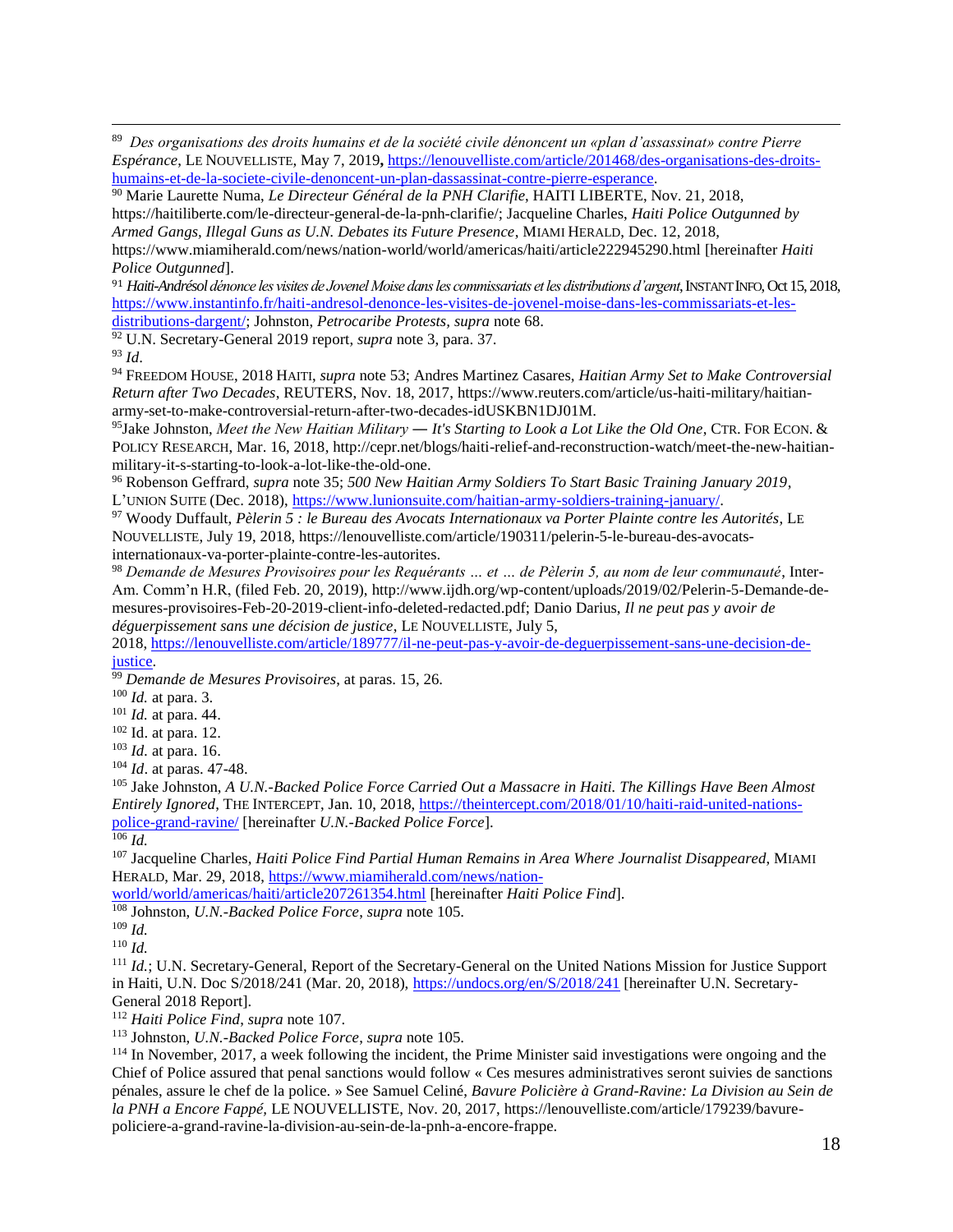<sup>115</sup> U.N. Secretary-General 2019 Report, *supra* note 3; U.N. Secretary-General 2018 Report, *supra* note 113. <sup>116</sup> Haiti police fear the worst in search for missing journalist, FRANCE 24, (Mar. 26, 2018),

[https://www.france24.com/en/20180326-haiti-police-fear-worst-search-missing-journalist;](https://www.france24.com/en/20180326-haiti-police-fear-worst-search-missing-journalist) *Haiti Photojournalist Missing in Port-au-Prince*, COMM. TO PROTECT JOURNALISTS, Mar. 28, 2018, [https://cpj.org/2018/03/haitian](https://cpj.org/2018/03/haitian-photojournalist-missing-in-port-au-prince.php)[photojournalist-missing-in-port-au-prince.php.](https://cpj.org/2018/03/haitian-photojournalist-missing-in-port-au-prince.php)

<sup>117</sup> Gary Allen, Statement from CBU President to Mark Press Freedom Day, NATION NEWS, Mar. 28, 2018, [http://www.nationnews.com/nationnews/news/153926/gary-allen-mark-world-press-freedom-day.](http://www.nationnews.com/nationnews/news/153926/gary-allen-mark-world-press-freedom-day)

<sup>118</sup> U.S. DEP'T OF STATE, *supra* note 11.

<sup>119</sup> Johnston, *U.N.-Backed Police Force*, *supra* note 105.

<sup>120</sup> *Id.*

 $\overline{a}$ 

<sup>121</sup> Johnston, *Haitian Government on the Defensive*, *supra* note 24.

<sup>122</sup> *Id.* at para. 4.; Pierre Kiroul, *Poigne de la MINUJUSTH et Indignation Gouvernementale!*, HAITI LIBERTE, Feb. 28, 2018, [https://haitiliberte.com/poigne-de-la-minujusth-et-indignation-gouvernementale/;](https://haitiliberte.com/poigne-de-la-minujusth-et-indignation-gouvernementale/) *Diplomatie:* 

*L'Ambassadeur d'Haiti aux Nations-Unies Rappelé Suite à un Communiqué de la Minujusth*, VANT BEF INFO (Feb. 28, 2018), [https://www.vantbefinfo.com/cooperation-helen-meagher-la-lime-succede-a-suzan-page/.](https://www.vantbefinfo.com/cooperation-helen-meagher-la-lime-succede-a-suzan-page/) 

<sup>123</sup> *Haiti MINUJUSTH - Helen Meagher La Lime replaces Susan D. Page as special representative, Haiti Politique - Haitian Politics*, BELPOLITIK.COM (Sept. 17, 2018), [http://www.belpolitik.com/blog/haiti-minujusth-has-a-new](http://www.belpolitik.com/blog/haiti-minujusth-has-a-new-leader-helen-meagher-la-lime.html)[leader-helen-meagher-la-lime.html.](http://www.belpolitik.com/blog/haiti-minujusth-has-a-new-leader-helen-meagher-la-lime.html)

<sup>124</sup> Thomas E. Ricks, *Remember Haiti?: It's that Big Island near Cuba that no one Likes to Mention*, FOREIGN POLICY, Jan. 26, 2011, [https://foreignpolicy.com/2011/01/26/remember-haiti-its-that-big-island-near-cuba-that-no](https://foreignpolicy.com/2011/01/26/remember-haiti-its-that-big-island-near-cuba-that-no-one-likes-to-mention/)[one-likes-to-mention/.](https://foreignpolicy.com/2011/01/26/remember-haiti-its-that-big-island-near-cuba-that-no-one-likes-to-mention/)

<sup>125</sup> *Haiti's Eroding Democracy, supra* note 57; Anne Beckett & Aaron Richterman, *You Can't Understand Haiti's Protests Without Understanding History*, WBUR (Mar. 11, 2019),

https://www.wbur.org/cognoscenti/2019/03/11/haiti-protests-anne-beckett-aaron-richterman.

<sup>126</sup> NAT'L LAWYERS GUILD, *supra* note 13.

<sup>127</sup> *Id.* at 2-3; Robert Maguire, *Liberated Haiti: Thirty Years after* Duvalier, GLOBAL AMERICANS, (Feb. 3, 2016), [https://theglobalamericans.org/2016/02/liberated-haiti-thirty-years-after-duvalier/.](https://theglobalamericans.org/2016/02/liberated-haiti-thirty-years-after-duvalier/)

<sup>128</sup> *See e.g.*, Kevin Moran & Azadeh Shahshahani, *Haiti: US interference Wins Elections*, THE HILL (Oct. 13, 2015), [https://thehill.com/blogs/congress-blog/foreign-policy/256679-haiti-us-interference-wins-elections;](https://thehill.com/blogs/congress-blog/foreign-policy/256679-haiti-us-interference-wins-elections) Jake Johnston, *Clinton Emails Point to U.S. Intervention in 2010* Elections, CTR. FOR ECON. & POLICY RESEARCH (Sept. 7, 2016); INST. FOR JUSTICE & DEMOCRACY IN HAITI, *supra* note 13; Stotzky & Concannon, *supra* note 13; Haiti Election Primer, *supra* note 13.

<sup>129</sup> *See* Jake Johnston, *The US Spent \$33 Million on Haiti's Scrapped Elections - Here is Where it Went*, CTR. FOR ECON. & POLICY RESEARCH (June 7, 2016), [http://cepr.net/blogs/haiti-relief-and-reconstruction-watch/the-us-spent-](http://cepr.net/blogs/haiti-relief-and-reconstruction-watch/the-us-spent-33-million-on-haiti-s-scrapped-elections-here-is-where-it-went)[33-million-on-haiti-s-scrapped-elections-here-is-where-it-went;](http://cepr.net/blogs/haiti-relief-and-reconstruction-watch/the-us-spent-33-million-on-haiti-s-scrapped-elections-here-is-where-it-went) INST. FOR JUSTICE & DEMOCRACY IN HAITI, *supra* note 13; NAT'L LAWYERS GUILD, *supra* note 13 at 1, 14.

<sup>130</sup> *See e.g.* Paul Farmer, *Who Removed Aristide?*, 26:8 LONDON REV. BOOKS 28 (Apr. 2004), [https://www.lrb.co.uk/v26/n08/paul-farmer/who-removed-aristide;](https://www.lrb.co.uk/v26/n08/paul-farmer/who-removed-aristide) PETER HALLWARD, DAMMING THE FLOOD: HAITI AND THE POLITICS OF CONTAINMENT 82-84, 175-77, 230-2, 239-41, 257-58 (2007); FRAN QUIGLEY, HOW HUMAN RIGHTS CAN BUILD HAITI 146-7 (2014).

<sup>131</sup> See e.g., JAKE JOHNSTON & MARK WEISBROT, HAITI'S FATALLY FLAWED ELECTION (2011),

<http://cepr.net/documents/publications/haiti-2011-01.pdf> (documenting problems in 2010 election); INST. FOR JUSTICE & DEMOCRACY IN HAITI, *supra* note 13; Letter from Rep. Maxine Waters et al. to Sec. Clinton, Oct. 7, 2010, *available at:* [https://waters.house.gov/media-center/press-releases/congresswoman-waters-colleagues-urge](https://waters.house.gov/media-center/press-releases/congresswoman-waters-colleagues-urge-secretary-clinton-support-fair-free)[secretary-clinton-support-fair-free](https://waters.house.gov/media-center/press-releases/congresswoman-waters-colleagues-urge-secretary-clinton-support-fair-free) (expressing concern over exclusion of dozen political parties including Fanmi Lavalas); Dan Coughlin & Kim Ives, *Haiti's Rigged Election*, THE NATION, June 15, 2011,

https://www.thenation.com/article/haitis-rigged-election/.

<sup>132</sup> Jake Johnston, *Clinton E-Mails, supra* note 133.

<sup>133</sup> *See e.g.,* Dan Beeton & Georgianne Neinaber, *Haiti's Doctored Elections, Seen from the Inside: An Interview with Ricardo Seitenfus*, DISSENT MAG., Feb.14, 2014 (interview with OAS Special Representative at time of election); Jake Johnston, *Clinton E-Mails, supra* note 133; Arshad Mohammed, *Clinton Presses OAS Solution to Haiti Impasse,* REUTERS, Jan. 30, 2011, [https://www.reuters.com/article/haiti-elections-clinton/update-4-clinton](https://www.reuters.com/article/haiti-elections-clinton/update-4-clinton-presses-oas-solution-to-haiti-impasse-idUSN3018046720110131)[presses-oas-solution-to-haiti-impasse-idUSN3018046720110131.](https://www.reuters.com/article/haiti-elections-clinton/update-4-clinton-presses-oas-solution-to-haiti-impasse-idUSN3018046720110131)

<sup>134</sup> NAT'L LAWYERS GUILD, *supra* note 13; Jonathan M. Katz, *What Happens When a Celebrity Becomes President*, ATLANTIC, Feb. 9, 2016, https://www.theatlantic.com/international/archive/2016/02/haiti-michel-martelly/461991/.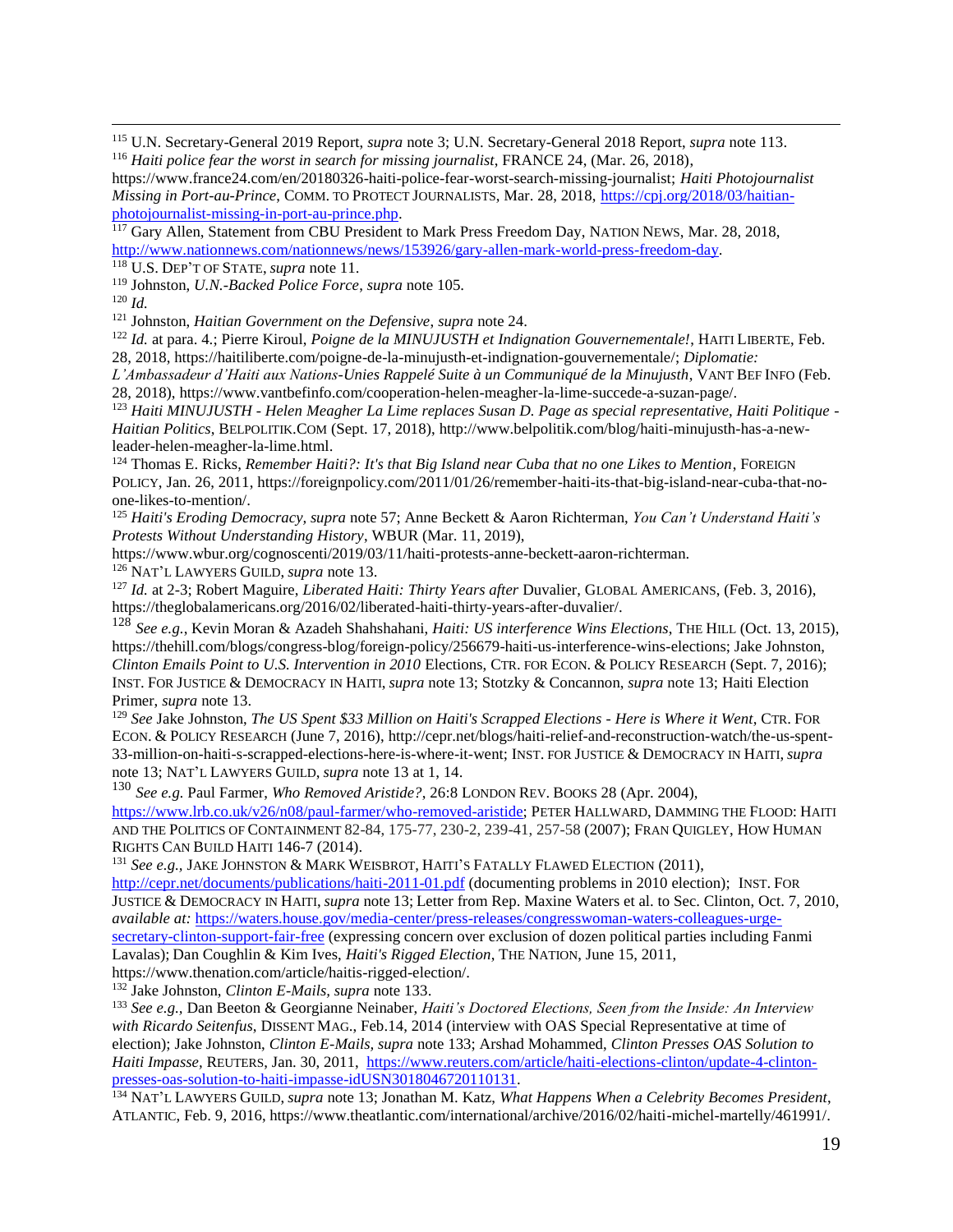<sup>135</sup> NAT'L LAWYERS GUILD, *supra* note 13.

 $\overline{a}$ 

<sup>136</sup> Rep. of the Indep. Expert on the Situation of Human Rights in Haiti, 10-15, U.N. Doc. A/HRC/31/77, (Feb. 12, 2016), *available at* https://documents-dds-

ny.un.org/doc/UNDOC/GEN/G16/024/42/PDF/G1602442.pdf?OpenElement.

<sup>137</sup> ALTERNATIVE CHANCE ET AL., CRIMINAL JUSTICE, SUBMISSION TO THE UNIVERSAL PERIODIC REVIEW (2011), *available at* http://www.ijdh.org/2011/03/topics/law-justice/universal-periodic-review-criminal-justice-reportalternative-chance-center-for-constitutional-rights-conference-des-universitaires-pour-la-defense-des-droits-et-de-laliberte-lamp-for-haiti-foun/#.UZ5OYqJ0DeE (« The corruption stems from the fact that judges and staff are underpaid and salaries are insufficient to cover basic living expenses, so they resort to other forms of money making,.."); RESEAU NATIONAL DEFENSE DES DROITS HUMAINS, ETUDE SUR LES CONDITIONS GENERALES DE TRAVAIL DES COMPOSANTES DE LA CHAINE PENALE HAÏTIENNE (2019)[, http://rnddh.org/etude-sur-les-conditions](http://rnddh.org/etude-sur-les-conditions-générales-de-travail-des-composantes-de-la-chaîne-pénale-haïtienne/)[générales-de-travail-des-composantes-de-la-chaîne-pénale-haïtienne/;](http://rnddh.org/etude-sur-les-conditions-générales-de-travail-des-composantes-de-la-chaîne-pénale-haïtienne/) *Justice : Le Rnddh souhaite des « sanctions sévères » contre les corrompus dans le système judiciaire en Haïti*, ALTERPRESSE, Oct. 18, 2017, <http://www.alterpresse.org/spip.php?article22228#.WlkzSK6nF0E> [hereinafter « *Tough Sanctions* »]. <sup>138</sup> ETUDE SUR LES CONDITIONS GENERALES, *supra* note 137 at 21.

<sup>139</sup> ALTERPRESSE, *supra* note 137; Symposium Commentary, *Judicial Corruption in Haiti: The Need for Discipline and Civil Society Participation*, 39 HASTINGS INT'L & COMP. L. REV. 183 (2016). Further, in December, 2017, President Jovenel Moïse claimed he felt forced to nominate 50 corrupt judges based upon the list submitted by the Conseil Superior du Pouvoir Judiciaire (CSPJ) charged with vetting judges, a claim that the CSPJ categorized as an attempt to jeopardize the independence of the judiciary and a violation of the Haitian constitution: see Ruth Cadet, *Juges Corrompus: Le CSPJ Dément et Accuse le Président Jovenel Moïse d'Avoir Violé la Constitution*, LE NOUVELLISTE, Dec. 15, 2017, [http://www.lenouvelliste.com/article/180625/le-cspj-dement-et-accuse-le-president](http://www.lenouvelliste.com/article/180625/le-cspj-dement-et-accuse-le-president-jovenel-Moïse-davoir-viole-la-constitution)[jovenel-Moïse-davoir-viole-la-constitution.](http://www.lenouvelliste.com/article/180625/le-cspj-dement-et-accuse-le-president-jovenel-Moïse-davoir-viole-la-constitution)

<sup>140</sup> U.N. Secretary-General 2019 report, *supra* note 3.

<sup>141</sup> Amnesty International, *Haiti Submission to the UN Human Rights Committee*, *112th Session of the UN Human Rights Committee* (Oct. 2014), [https://www.amnesty.org/download/Documents/4000/amr360122014en.pdf;](https://www.amnesty.org/download/Documents/4000/amr360122014en.pdf) Charles, *Haiti Police Outgunned*, supra note 90; Jacqueline Charles, *UN Sets Stage for End of Peacekeeping in Haiti. A Worried Dominican Republic Objects*, MIAMI HERALD, (Apr. 12, 2019),

[https://www.miamiherald.com/news/nation-world/world/americas/haiti/article229164759.html.](https://www.miamiherald.com/news/nation-world/world/americas/haiti/article229164759.html) <sup>142</sup> *Where Does the Money Go?, supra* note 12; *UNSC Votes, supra* note 12; S.C. Res. 1542, *supra* note 12

(establishing rule of law mandate).

<sup>143</sup> Siobhan Wills et al., *Sent to Haiti to Keep the Peace, Departing UN Troops Leave a Damaged Nation in their Wake*, THE CONVERSATION, Oct. 13, 2017, http://theconversation.com/sent-to-haiti-to-keep-the-peace-departing-untroops-leave-a-damaged-nation-in-their-wake-85584.

<sup>144</sup> Dan Beeton, *Soldiers Without a Cause: Why Are Thousands of UN Troops Still in Haiti?*, Mar. 22, 2012, http://cepr.net/publications/op-eds-columns/soldiers-without-a-cause-why-are-thousands-of-un-troops-still-in-haiti; Press Release, Bureau des Avocats Internationaux & Inst. for Justice & Democracy In Haiti, *Ten mothers of 11 children abandoned by UN peacekeepers bring a legal action to recover child support and establish custody*, Dec. 11, 2017, http://www.ijdh.org/2017/12/topics/law-justice/for-immediate-release-ten-mothers-of-11-childrenabandoned-by-un-peacekeepers-bring-a-legal-action-to-recover-child-support-and-establish-custody/. <sup>145</sup> Jonathan Katz, *U.N. Admits Role in Haiti Cholera Epidemic*, N.Y.TIMES, Aug. 17, 2016,

<https://www.nytimes.com/2016/08/18/world/americas/united-nations-haiti-cholera.html> [hereinafter *U.N. Admits*]; Sandra Wisner, *Despite UN inaction Haiti's cholera victims fight for justice*, INTLAWGRRLS (Dec. 6, 2018), [https://ilg2.org/2018/12/06/despite-un-inaction-haitis-cholera-victims-fight-for-justice/.](https://ilg2.org/2018/12/06/despite-un-inaction-haitis-cholera-victims-fight-for-justice/) <sup>146</sup> Katz, *U.N. Admits*, supra note 145.

<sup>147</sup> See e.g., Report of the Special Rapporteur on Extreme Poverty and Human Rights, U.N. Doc. A/71/367 (Aug. 26, 2016), *available at* [https://reliefweb.int/report/haiti/extreme-poverty-and-human-rights-a71367;](https://reliefweb.int/report/haiti/extreme-poverty-and-human-rights-a71367) Jake Johnston, *When Will The United Nations Pay For Its Actions in Haiti?,* CARIBBEAN J., March 1, 2013, *available at*  http://www.caribjournal.com/2013/03/01/op-ed-when-will-the-united-nations-pay-for-its-actions-in-haiti/# ("the UN's responsibility for introducing cholera...[has] been a defining feature of [MINUSTAH's] time in Haiti...Part of MINUSTAH's mandate in Haiti is ostensibly to strengthen the rule of law, support the Haitian justice system and help protect human rights. Talk about a setting a poor example – it's no wonder that polls find a majority of Haitians want MINUSTAH to leave Haiti and to compensate victims of cholera); *First, Do No Harm*, ECONOMIST, Apr. 28, 2012 ("Even as Haitians have been outraged by MINUSTAH's wrongdoing, they have become increasingly doubtful of the benefits it provides…Only the UN can restore MINUSTAH's legitimacy."); Deborah Sontag, *In*